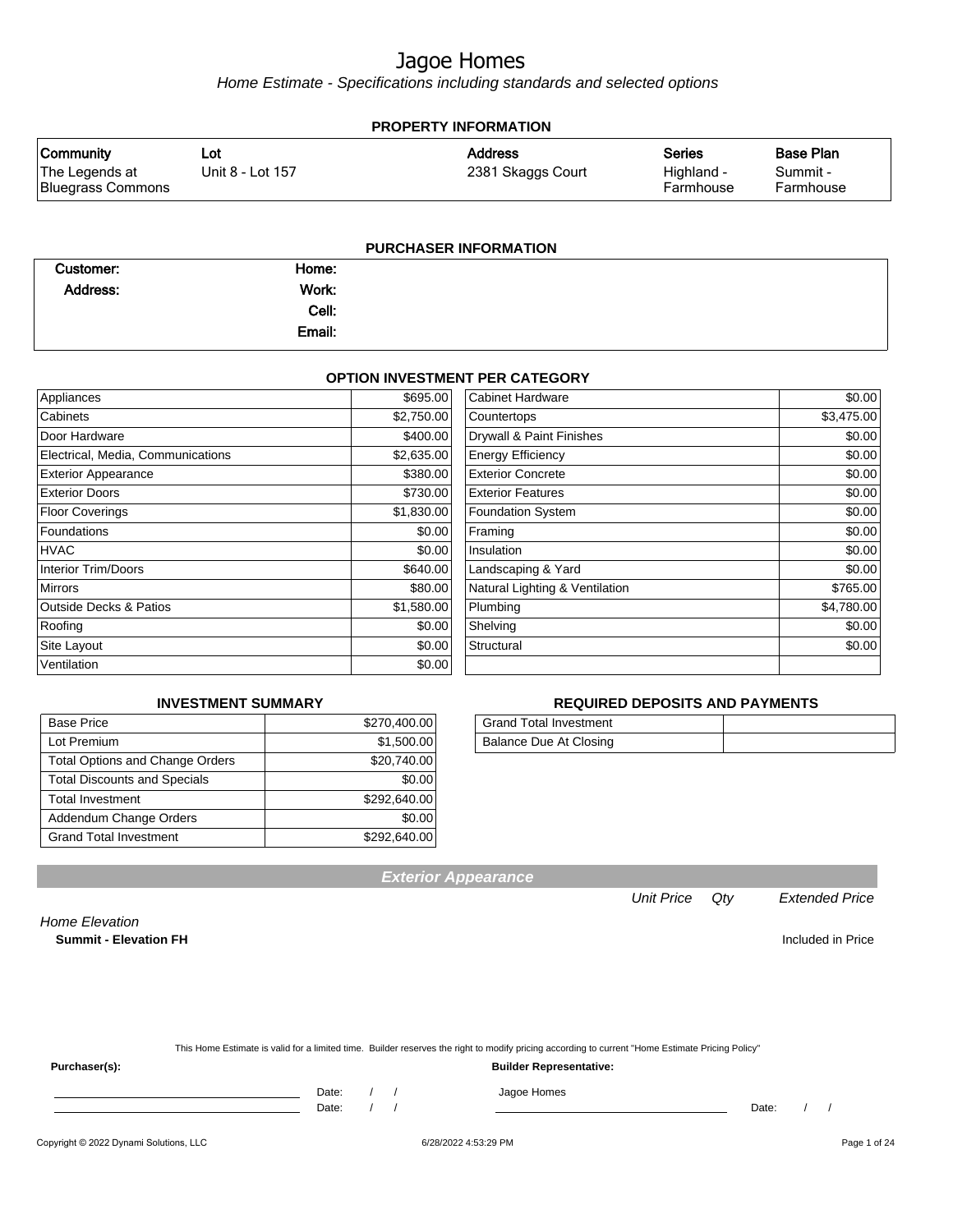|                                                                          |                                                                                                                                                                             |                                    | <b>PROPERTY INFORMATION</b>         |                                          |        |                                           |  |
|--------------------------------------------------------------------------|-----------------------------------------------------------------------------------------------------------------------------------------------------------------------------|------------------------------------|-------------------------------------|------------------------------------------|--------|-------------------------------------------|--|
| Community<br>The Legends at<br><b>Bluegrass Commons</b>                  | Lot<br>Unit 8 - Lot 157                                                                                                                                                     |                                    | <b>Address</b><br>2381 Skaggs Court | <b>Series</b><br>Highland -<br>Farmhouse |        | <b>Base Plan</b><br>Summit -<br>Farmhouse |  |
|                                                                          |                                                                                                                                                                             |                                    | <b>Exterior Appearance</b>          |                                          |        |                                           |  |
|                                                                          |                                                                                                                                                                             |                                    |                                     | <b>Unit Price</b>                        | Qty    | <b>Extended Price</b>                     |  |
| <b>Cultured Stone</b><br><b>Cultured Stone</b>                           |                                                                                                                                                                             |                                    |                                     |                                          |        | Included in Price                         |  |
| Color<br>Selected Color: Cutface Kentucky                                |                                                                                                                                                                             |                                    |                                     |                                          |        | Included in Price                         |  |
| <b>Address Stone</b><br><b>Address Stone</b>                             |                                                                                                                                                                             |                                    |                                     |                                          |        | \$380.00                                  |  |
|                                                                          | Includes one 8"x16" address stone for front of the house. Street Number ONLY will be on the<br>stone. Location of address stone will be predetermined by builder.           |                                    |                                     |                                          |        |                                           |  |
|                                                                          |                                                                                                                                                                             |                                    | <b>Foundation System</b>            |                                          |        |                                           |  |
|                                                                          |                                                                                                                                                                             |                                    |                                     | <b>Unit Price</b>                        | Qty    | <b>Extended Price</b>                     |  |
| <b>Foundation System</b><br><b>Insulated Concrete Slab</b>               |                                                                                                                                                                             |                                    |                                     |                                          |        | Included in Price                         |  |
|                                                                          |                                                                                                                                                                             |                                    | <b>Energy Efficiency</b>            |                                          |        |                                           |  |
|                                                                          |                                                                                                                                                                             |                                    |                                     | <b>Unit Price</b>                        | Qty    | <b>Extended Price</b>                     |  |
| <b>HERS Rating</b><br><b>HERS Rated Home (Less than 85 Score)</b>        | Note - Jagoe Homes receives all applicable rebates for energy efficiency, utilities,<br>manufacturers, etc. Rebates have been reflected as a discount in Base Price of Home |                                    |                                     |                                          |        | Included in Price                         |  |
|                                                                          |                                                                                                                                                                             |                                    | <b>Structural</b>                   |                                          |        |                                           |  |
|                                                                          |                                                                                                                                                                             |                                    |                                     | <b>Unit Price</b>                        | Qty    | <b>Extended Price</b>                     |  |
| Concrete Slab<br>Barrier, Termite Warranty 1 year                        | Concrete Slab 4" thick (avg), 3500 psi, Slab fill 6" minimum, 6 mil polyethylene Vapor                                                                                      |                                    |                                     |                                          |        | Included in Price                         |  |
| <b>Foundation Block</b><br><b>Foundation Block Size 8"x8"x16"</b>        |                                                                                                                                                                             |                                    |                                     |                                          |        | Included in Price                         |  |
| <b>Foundation Drain</b><br><b>Foundation Drain - Gravel French Drain</b> |                                                                                                                                                                             |                                    |                                     |                                          |        | Included in Price                         |  |
|                                                                          |                                                                                                                                                                             |                                    | <b>Outside Decks &amp; Patios</b>   |                                          |        |                                           |  |
|                                                                          |                                                                                                                                                                             |                                    |                                     | <b>Unit Price</b>                        | $Q$ ty | <b>Extended Price</b>                     |  |
|                                                                          | Outside Retreat Concrete Patio or Covered Patio<br>10' Deep Concrete Patio Addition, Width to match width of Covered Patio 3500 psi                                         |                                    |                                     |                                          |        | \$1,580.00                                |  |
| Finish<br>Selected Finish: Broom Finish                                  |                                                                                                                                                                             |                                    |                                     |                                          |        | Included in Price                         |  |
| Purchaser(s):                                                            | This Home Estimate is valid for a limited time. Builder reserves the right to modify pricing according to current "Home Estimate Pricing Policy"                            |                                    | <b>Builder Representative:</b>      |                                          |        |                                           |  |
|                                                                          | Date:<br>the control of the control of the control of<br>Date:                                                                                                              | $\sqrt{2}$<br>$\prime$<br>$\prime$ | Jagoe Homes                         |                                          |        | $\left  \right $<br>Date:                 |  |
| Copyright © 2022 Dynami Solutions, LLC                                   |                                                                                                                                                                             |                                    | 6/28/2022 4:53:29 PM                |                                          |        | Page 2 of 24                              |  |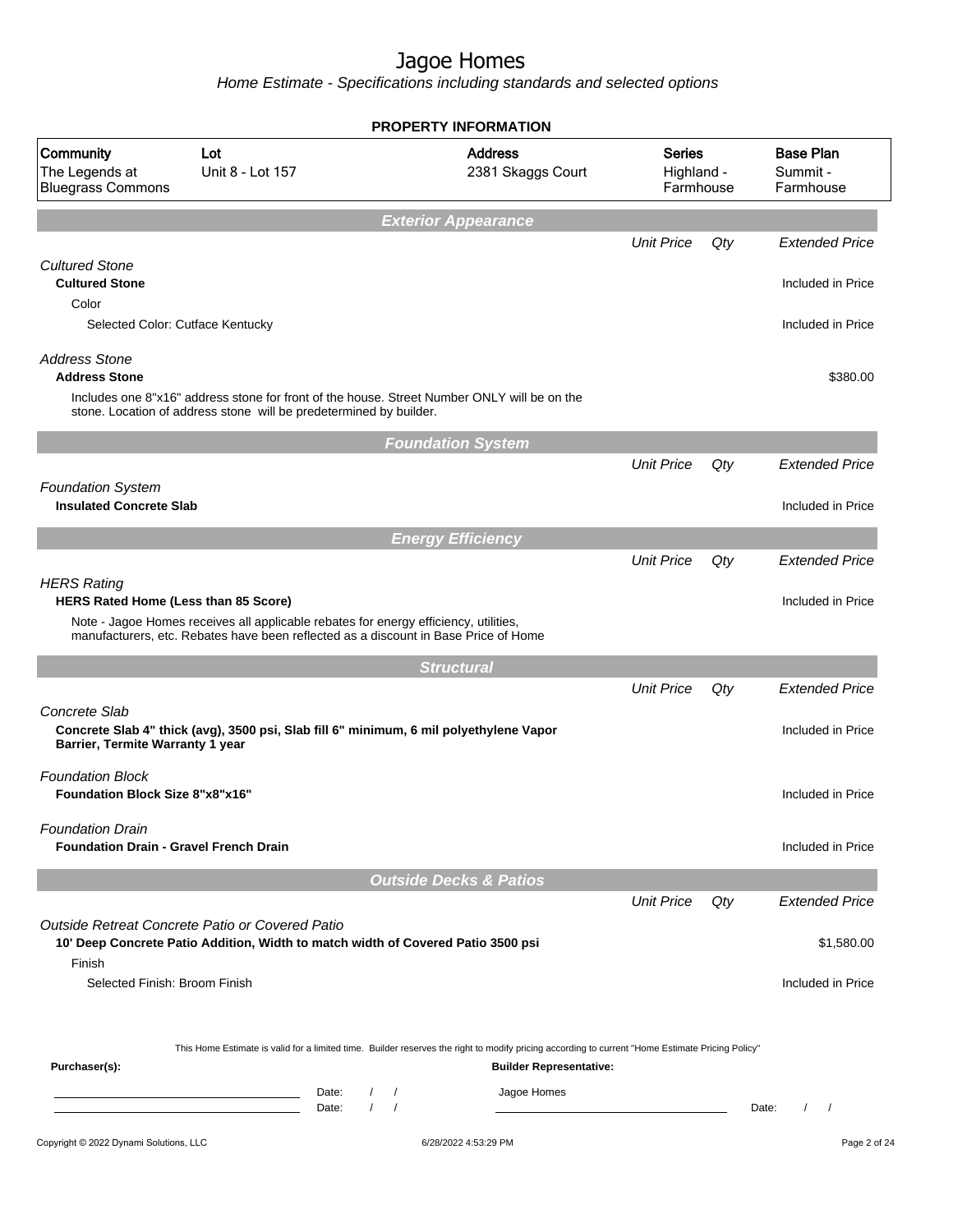Home Estimate - Specifications including standards and selected options

| <b>PROPERTY INFORMATION</b>                                     |                                                                                       |                                     |                                          |     |                                           |  |
|-----------------------------------------------------------------|---------------------------------------------------------------------------------------|-------------------------------------|------------------------------------------|-----|-------------------------------------------|--|
| Community<br>The Legends at<br><b>Bluegrass Commons</b>         | Lot<br>Unit 8 - Lot 157                                                               | <b>Address</b><br>2381 Skaggs Court | <b>Series</b><br>Highland -<br>Farmhouse |     | <b>Base Plan</b><br>Summit -<br>Farmhouse |  |
|                                                                 |                                                                                       | <b>Outside Decks &amp; Patios</b>   |                                          |     |                                           |  |
|                                                                 |                                                                                       |                                     | <b>Unit Price</b>                        | Qty | <b>Extended Price</b>                     |  |
| <b>Outside Retreat Covered Patio</b>                            |                                                                                       |                                     |                                          |     |                                           |  |
| <b>Covered Patio - Per Plan</b><br>Finish                       |                                                                                       |                                     |                                          |     | Included in Price                         |  |
| Selected Finish: Broom                                          |                                                                                       |                                     |                                          |     | Included in Price                         |  |
|                                                                 |                                                                                       | <b>Exterior Doors</b>               |                                          |     |                                           |  |
|                                                                 |                                                                                       |                                     | <b>Unit Price</b>                        | Qty | <b>Extended Price</b>                     |  |
| Front Entry Door                                                |                                                                                       |                                     |                                          |     |                                           |  |
|                                                                 | HD Smooth Steel 3/0 Painted 4 Lite Hollister MHD-404-S04-1                            |                                     |                                          |     | Included in Price                         |  |
|                                                                 | Consult with Design Coordinator for Glass Pattern, Door Handle, and Paint Selections. |                                     |                                          |     |                                           |  |
| <b>Glass Pattern</b>                                            |                                                                                       |                                     |                                          |     |                                           |  |
| Selected Glass Pattern: Clear                                   |                                                                                       |                                     |                                          |     | Included in Price                         |  |
| 16' Craftsman Garage Overhead Door                              |                                                                                       |                                     |                                          |     |                                           |  |
|                                                                 | Farmhouse Carriage House Stamped 16x7 Garage Door                                     |                                     |                                          |     | Included in Price                         |  |
|                                                                 | CHI 5250   Stamped Carriage House Steel   No Decorative Hardware                      |                                     |                                          |     |                                           |  |
| Color                                                           |                                                                                       |                                     |                                          |     |                                           |  |
| Selected Color: White                                           |                                                                                       |                                     |                                          |     | Included in Price                         |  |
| Dining Area Patio Door                                          |                                                                                       |                                     |                                          |     |                                           |  |
|                                                                 | Vinyl 6/0 Sliding Door w/ NO Grilles, Screen Included                                 |                                     |                                          |     | \$730.00                                  |  |
|                                                                 | Vinyl 6/0 Sliding Door w/ NO Grilles and Screen                                       |                                     |                                          |     |                                           |  |
| Color                                                           |                                                                                       |                                     |                                          |     |                                           |  |
| Selected Color: White                                           |                                                                                       |                                     |                                          |     | Included in Price                         |  |
| Garage-to-Home Door                                             |                                                                                       |                                     |                                          |     |                                           |  |
|                                                                 | HD Steel Smooth 2 Panel Square 2/8 x 6/8 Door                                         |                                     |                                          |     | \$0.00                                    |  |
| Smooth Finish<br><b>Primed for Paint</b>                        | Interior Door Paint Selection unless otherwise Specified                              |                                     |                                          |     |                                           |  |
| Garage Door Opener<br>Garage Door Opener(s) with 2 Transmitters |                                                                                       |                                     |                                          |     | Included in Price                         |  |

This Home Estimate is valid for a limited time. Builder reserves the right to modify pricing according to current "Home Estimate Pricing Policy"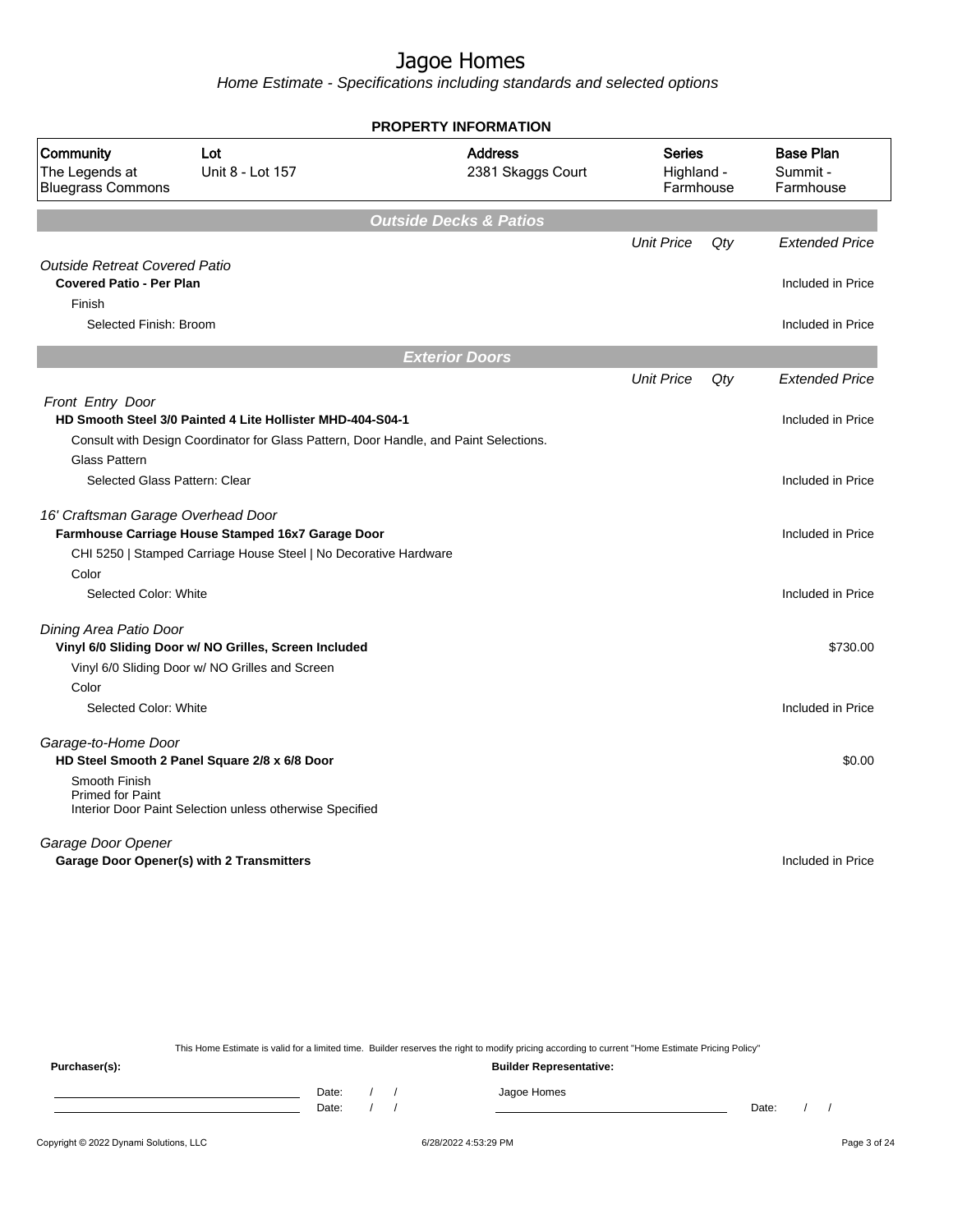|                                                          |                                                                                                                                                                                | <b>PROPERTY INFORMATION</b>                                                                                                                                                        |                                   |     |                                           |
|----------------------------------------------------------|--------------------------------------------------------------------------------------------------------------------------------------------------------------------------------|------------------------------------------------------------------------------------------------------------------------------------------------------------------------------------|-----------------------------------|-----|-------------------------------------------|
| Community<br>The Legends at<br><b>Bluegrass Commons</b>  | Lot<br>Unit 8 - Lot 157                                                                                                                                                        | <b>Address</b><br>2381 Skaggs Court                                                                                                                                                | Series<br>Highland -<br>Farmhouse |     | <b>Base Plan</b><br>Summit -<br>Farmhouse |
|                                                          |                                                                                                                                                                                | <b>Natural Lighting &amp; Ventilation</b>                                                                                                                                          |                                   |     |                                           |
|                                                          |                                                                                                                                                                                |                                                                                                                                                                                    | <b>Unit Price</b>                 | Qty | <b>Extended Price</b>                     |
| <b>Entire Home Windows</b>                               | Vinyl Low E Single Hung Window w/ GBG & Half Screen                                                                                                                            |                                                                                                                                                                                    |                                   |     | Included in Price                         |
| confirm with New Home Consultant.<br><b>Window Color</b> | Vinyl Low E Single Hung Window w/ GBG & Half Screen. Glass is Clear unless otherwise                                                                                           | noted. Grilles are between the glass. Grille patterns will differ based on Home Series. Please                                                                                     |                                   |     |                                           |
|                                                          | Selected Window Color: White Exterior/White Interior                                                                                                                           |                                                                                                                                                                                    |                                   |     | Included in Price                         |
| <b>Entire Home Additional Windows</b><br><b>Screen</b>   | Additional 4034 (approx 44" W x 73" H) Vinyl Low E Single Hung Window w/ GBG & Half                                                                                            |                                                                                                                                                                                    |                                   |     | \$545.00                                  |
| (Bonus Room 3)                                           | patterns will differ based on Home Series. Please confirm with New Home Consultant.<br>Technical Specification: This option is not available for the finished room over garage | Vinyl Low E Single Hung Window w/ GBG & Half Screen. Grilles are between the glass. Grille                                                                                         |                                   |     |                                           |
| <b>Window Color</b>                                      |                                                                                                                                                                                |                                                                                                                                                                                    |                                   |     |                                           |
| Selected Window Color: White                             |                                                                                                                                                                                |                                                                                                                                                                                    |                                   |     | Included in Price                         |
|                                                          | <b>Comments: Family Room</b>                                                                                                                                                   |                                                                                                                                                                                    |                                   |     |                                           |
| Entire Home Extended Jambs and Casing                    | Extended Jambs and Casing (No Window Stool) Package for Windows                                                                                                                |                                                                                                                                                                                    |                                   |     | Included in Price                         |
|                                                          | Includes extended jambs and casing on all additional windows                                                                                                                   |                                                                                                                                                                                    |                                   |     |                                           |
|                                                          | Extended Jambs and Casing for Additional Windows<br>Extended Jambs and Casing (No Window Stool) Package for Windows                                                            |                                                                                                                                                                                    |                                   |     | Included in Price                         |
|                                                          | Includes extended jambs and casing on all additional windows                                                                                                                   |                                                                                                                                                                                    |                                   |     |                                           |
| <b>Owner's Bath Window</b>                               |                                                                                                                                                                                |                                                                                                                                                                                    |                                   |     |                                           |
| Window                                                   | Owner's Bath - Vinyl Fixed Glass Transom ST2020 4 Lite Grille(Approx 24"W x 23"H)                                                                                              |                                                                                                                                                                                    |                                   |     | \$220.00                                  |
| See New Home Consultant for details.                     | Vinyl Fixed Glass 4 Lite Approx 24"W x 23"H Window. Placement predetermined per plan.                                                                                          |                                                                                                                                                                                    |                                   |     |                                           |
| Glass Pattern                                            | Technical Specification: V57ST2020 (23-3/8" x 22-5/8")                                                                                                                         |                                                                                                                                                                                    |                                   |     |                                           |
| Selected Glass Pattern: Clear                            |                                                                                                                                                                                |                                                                                                                                                                                    |                                   |     | Included in Price                         |
|                                                          |                                                                                                                                                                                | <b>Exterior Concrete</b>                                                                                                                                                           |                                   |     |                                           |
|                                                          |                                                                                                                                                                                |                                                                                                                                                                                    | <b>Unit Price</b>                 | Qty | <b>Extended Price</b>                     |
| <b>Exterior Concrete Driveway</b>                        |                                                                                                                                                                                |                                                                                                                                                                                    |                                   |     |                                           |
| Finish                                                   | Driveway/Parking Double Garage: 16' 3" wide, 3500 psi                                                                                                                          |                                                                                                                                                                                    |                                   |     | Included in Price                         |
| Selected Finish: Broom Finish                            |                                                                                                                                                                                |                                                                                                                                                                                    |                                   |     | Included in Price                         |
|                                                          |                                                                                                                                                                                |                                                                                                                                                                                    |                                   |     |                                           |
| Purchaser(s):                                            |                                                                                                                                                                                | This Home Estimate is valid for a limited time. Builder reserves the right to modify pricing according to current "Home Estimate Pricing Policy"<br><b>Builder Representative:</b> |                                   |     |                                           |
|                                                          | Date:<br>the control of the control of the control of the control of<br>Date:<br>the control of the control of the control of the control of                                   | Jagoe Homes                                                                                                                                                                        |                                   |     | Date:<br>$\prime$<br>$\prime$             |
| Copyright © 2022 Dynami Solutions, LLC                   |                                                                                                                                                                                | 6/28/2022 4:53:29 PM                                                                                                                                                               |                                   |     | Page 4 of 24                              |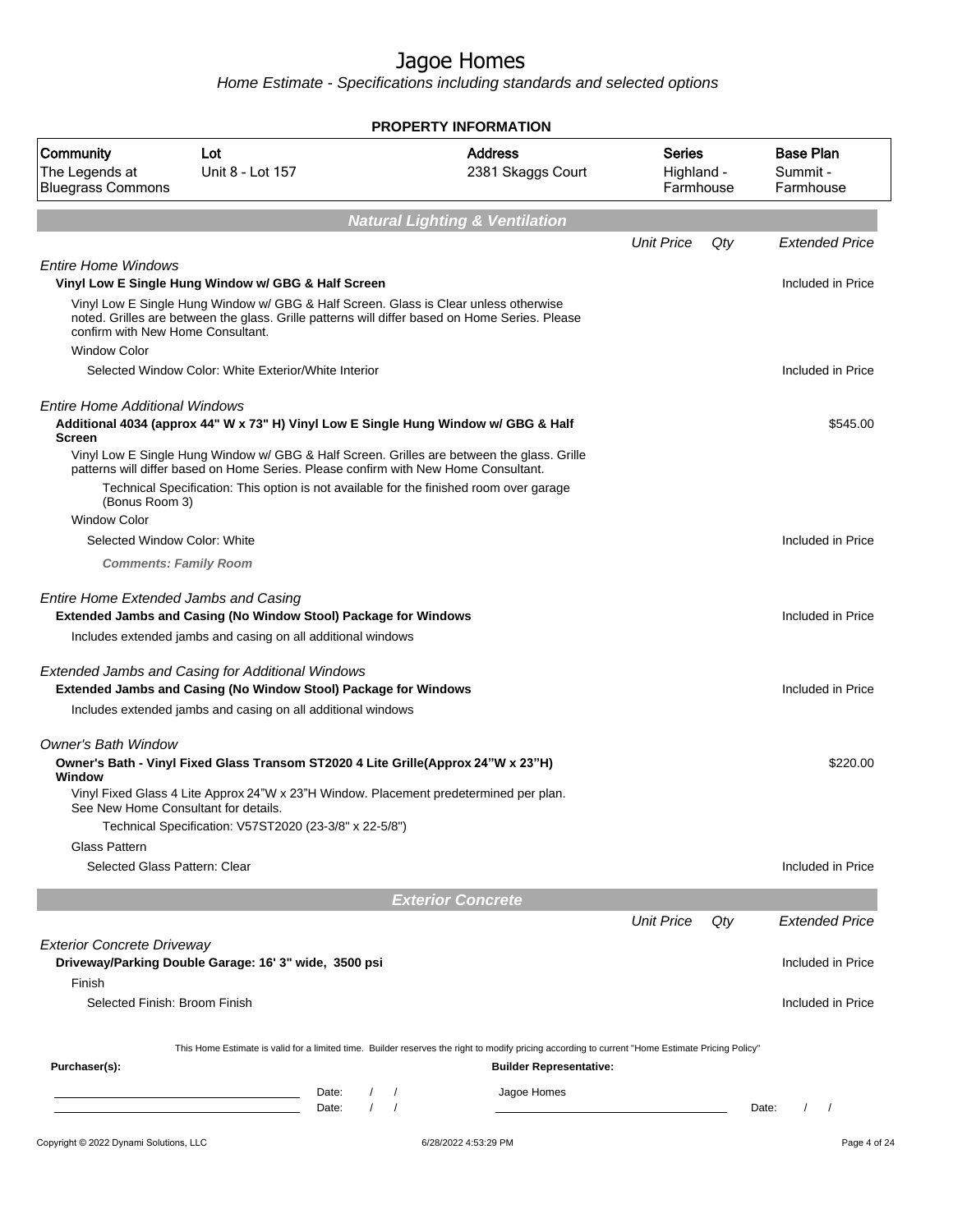Home Estimate - Specifications including standards and selected options

| <b>PROPERTY INFORMATION</b>                                           |                                                               |                                                                                                |                                          |     |                                           |
|-----------------------------------------------------------------------|---------------------------------------------------------------|------------------------------------------------------------------------------------------------|------------------------------------------|-----|-------------------------------------------|
| Community<br>The Legends at<br><b>Bluegrass Commons</b>               | Lot<br>Unit 8 - Lot 157                                       | <b>Address</b><br>2381 Skaggs Court                                                            | <b>Series</b><br>Highland -<br>Farmhouse |     | <b>Base Plan</b><br>Summit -<br>Farmhouse |
|                                                                       |                                                               | <b>Exterior Concrete</b>                                                                       |                                          |     |                                           |
|                                                                       |                                                               |                                                                                                | <b>Unit Price</b>                        | Qty | <b>Extended Price</b>                     |
| Exterior Concrete - Front Porch & Sidewalk<br>Finish                  | Exterior Concrete - Front Porch & Sidewalk, 3500 psi          |                                                                                                |                                          |     | Included in Price                         |
| Selected Finish: Broom Finish                                         |                                                               |                                                                                                |                                          |     | Included in Price                         |
| <b>Exterior Concrete - City Sidewalk</b>                              | Exterior Concrete - City Sidewalk, 3500 psi, Broom Finish     |                                                                                                |                                          |     | Included in Price                         |
|                                                                       |                                                               | <b>Exterior Features</b>                                                                       |                                          |     |                                           |
|                                                                       |                                                               |                                                                                                | <b>Unit Price</b>                        | Qty | <b>Extended Price</b>                     |
| <b>Exterior Siding</b><br>Exterior Portfolio - Double 4" Vinyl Siding |                                                               |                                                                                                |                                          |     | Included in Price                         |
| Color<br>Selected Color: Greystone                                    |                                                               |                                                                                                |                                          |     | Included in Price                         |
| Exterior Bracket/Corbel<br>Exterior Bracket(s), Corbel(s) Painted     |                                                               |                                                                                                |                                          |     | Included in Price                         |
| Color                                                                 | Selected Color: SW7006 Extra White (White Coordinate)         |                                                                                                |                                          |     | Included in Price                         |
| <b>Exterior Portfolio Vinyl Board and Batten</b>                      | Exterior Vertical Board & Batten Decorative Siding            |                                                                                                |                                          |     | Included in Price                         |
| replicate real cedar.                                                 |                                                               | Exterior Portfolio Vinyl Board and Batten features architecturally correct 10-inch boards that |                                          |     |                                           |
| Color<br>Selected Color: Greystone                                    |                                                               |                                                                                                |                                          |     | Included in Price                         |
| <b>Exterior Special Trim Areas</b><br>color selected.                 | See plan for details. Color will match Soffit Color Selected. | Aluminum Wrapped Trim: Window Trim, Beams, Rake/Fascia, etc. Color will match Soffit           |                                          |     | Included in Price                         |
|                                                                       |                                                               |                                                                                                |                                          |     |                                           |
| <b>Exterior Vinyl Corner Trim(s)</b><br><b>Vinyl Corner Trim(s)</b>   |                                                               |                                                                                                |                                          |     | Included in Price                         |
| Color<br>Selected Color: White                                        |                                                               |                                                                                                |                                          |     | Included in Price                         |
| Fascia<br><b>Fascia Aluminum</b>                                      |                                                               |                                                                                                |                                          |     | Included in Price                         |
| Color will match Soffit Color Selected                                |                                                               |                                                                                                |                                          |     |                                           |
|                                                                       |                                                               |                                                                                                |                                          |     |                                           |

This Home Estimate is valid for a limited time. Builder reserves the right to modify pricing according to current "Home Estimate Pricing Policy"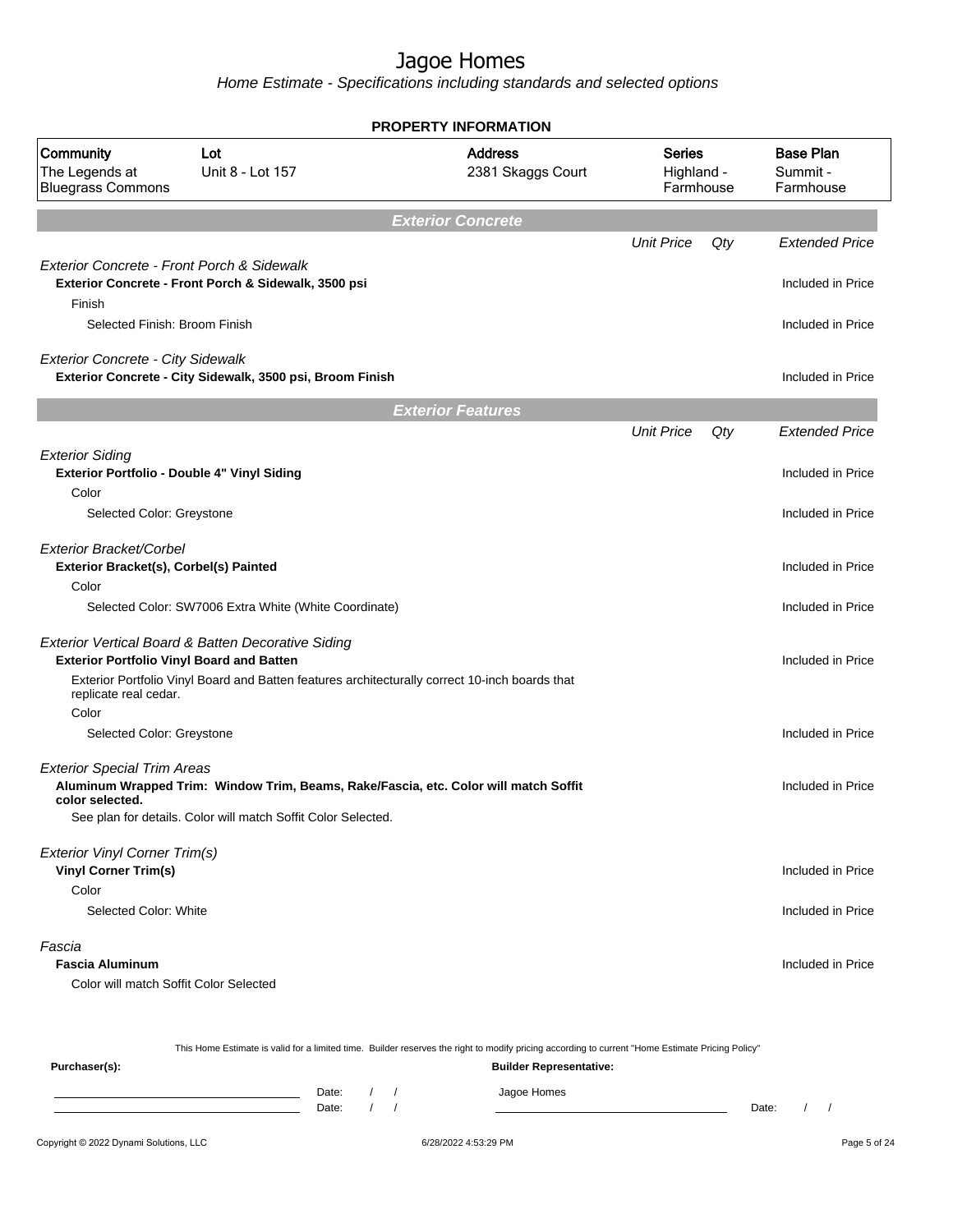Home Estimate - Specifications including standards and selected options

|                                                                          |                                                                                                                                                  | <b>PROPERTY INFORMATION</b>         |                                          |     |                                           |
|--------------------------------------------------------------------------|--------------------------------------------------------------------------------------------------------------------------------------------------|-------------------------------------|------------------------------------------|-----|-------------------------------------------|
| Community<br>The Legends at<br><b>Bluegrass Commons</b>                  | Lot<br>Unit 8 - Lot 157                                                                                                                          | <b>Address</b><br>2381 Skaggs Court | <b>Series</b><br>Highland -<br>Farmhouse |     | <b>Base Plan</b><br>Summit -<br>Farmhouse |
|                                                                          |                                                                                                                                                  | <b>Exterior Features</b>            |                                          |     |                                           |
|                                                                          |                                                                                                                                                  |                                     | <b>Unit Price</b>                        | Qty | <b>Extended Price</b>                     |
| Soffit<br><b>Soffit - Continuous Perforated Vinyl</b>                    |                                                                                                                                                  |                                     |                                          |     | Included in Price                         |
| Color<br>Selected Color: White                                           |                                                                                                                                                  |                                     |                                          |     | Included in Price                         |
| Gutter<br>Gutters Aluminum 5" (.027 gauge)<br>Color                      |                                                                                                                                                  |                                     |                                          |     | Included in Price                         |
| Selected Color: White                                                    |                                                                                                                                                  |                                     |                                          |     | Included in Price                         |
| Downspout                                                                | Downspouts Aluminum 3" x 2" (.027 gauge)                                                                                                         |                                     |                                          |     | Included in Price                         |
| Splash Block<br>Splash Blocks 24" precast concrete                       |                                                                                                                                                  |                                     |                                          |     | Included in Price                         |
| <b>Front Porch Post</b>                                                  | Front Porch Column(s) Size & Type per plan, Painted<br>Placement predetermined. Check plan for details.                                          |                                     |                                          |     | Included in Price                         |
| Color                                                                    | Selected Color: SW7006 Extra White                                                                                                               |                                     |                                          |     | Included in Price                         |
| Flashing<br><b>Flashing see Plan Detail</b>                              |                                                                                                                                                  |                                     |                                          |     | Included in Price                         |
| <b>Exterior Mailbox</b><br><b>Centralized Mailbox - Cluster Box Unit</b> |                                                                                                                                                  |                                     |                                          |     | \$0.00                                    |
|                                                                          |                                                                                                                                                  | <b>Roofing</b>                      |                                          |     |                                           |
|                                                                          |                                                                                                                                                  |                                     | <b>Unit Price</b>                        | Qty | <b>Extended Price</b>                     |
| <b>Roof Felt</b>                                                         | Synthetic Underlayment or Felt, Aluminum Drip Edge                                                                                               |                                     |                                          |     | Included in Price                         |
| <b>Roof Shingles</b><br>30 Year GAF Dimensional Roof Shingles            |                                                                                                                                                  |                                     |                                          |     | Included in Price                         |
| <b>Roofing Color</b>                                                     | Selected Roofing Color: Charcoal                                                                                                                 |                                     |                                          |     | Included in Price                         |
| Roof Valley Material<br>Ice and Water Shield or Equivalent               |                                                                                                                                                  |                                     |                                          |     | Included in Price                         |
|                                                                          | This Home Estimate is valid for a limited time. Builder reserves the right to modify pricing according to current "Home Estimate Pricing Policy" |                                     |                                          |     |                                           |
| Purchaser(s):                                                            |                                                                                                                                                  | <b>Builder Representative:</b>      |                                          |     |                                           |

Date: / / Jagoe Homes<br>Date: / / Jagoe Homes Date: / / **Date: / / 2006** Date: / / **Date: / / / 2006** Date: / / / 2006 Date: / / / 2006 Date: / / / 2006 Date: / / / 2007 Date: / / / 2007 Date: / / / 2008 Date: / / / 2008 Date: / / / 2008 Date: / / / 2008 Date: / / / 2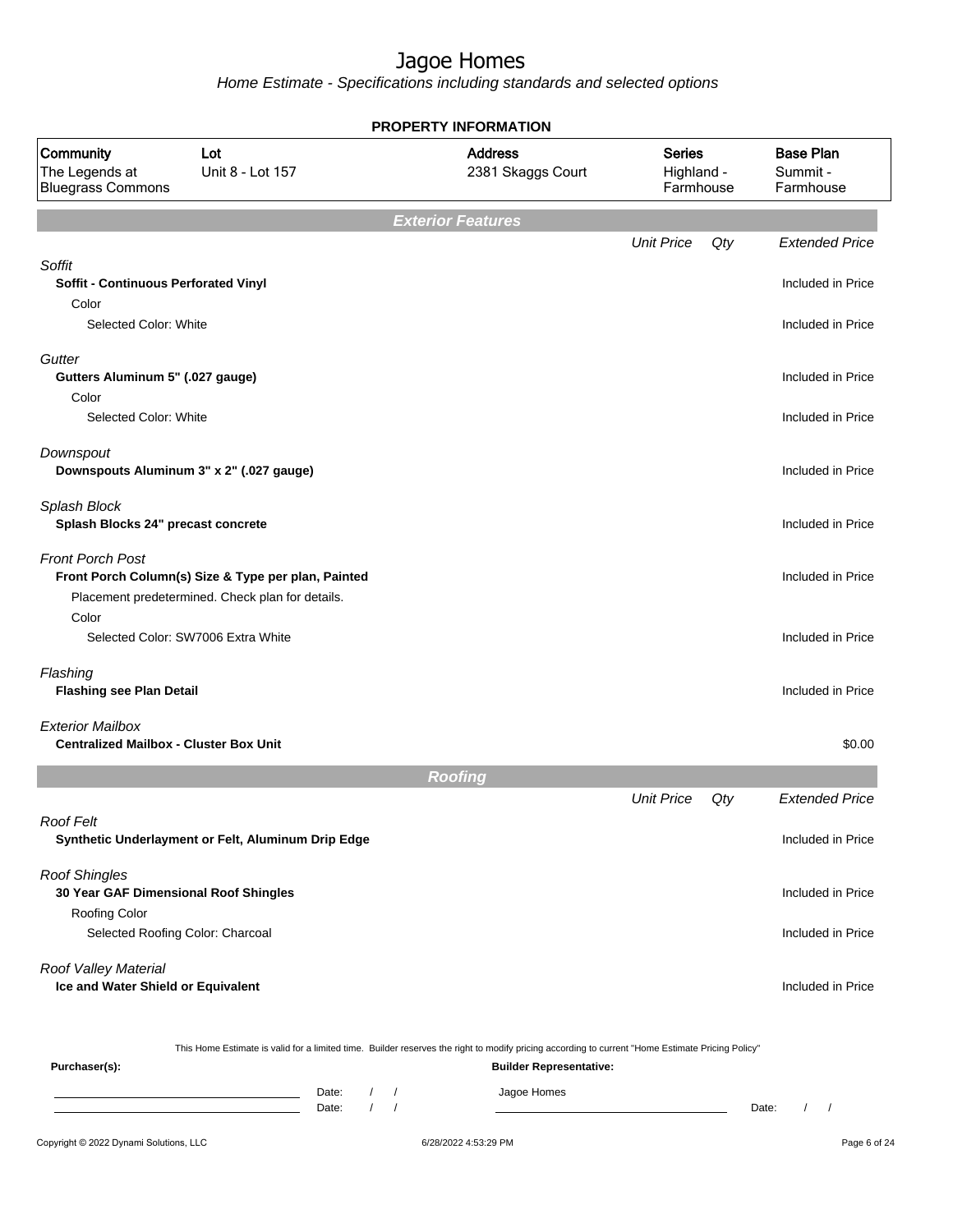Home Estimate - Specifications including standards and selected options

|                                                                                        |                                                                           | <b>PROPERTY INFORMATION</b>                                                          |                                          |     |                                           |
|----------------------------------------------------------------------------------------|---------------------------------------------------------------------------|--------------------------------------------------------------------------------------|------------------------------------------|-----|-------------------------------------------|
| Community<br>The Legends at<br><b>Bluegrass Commons</b>                                | Lot<br>Unit 8 - Lot 157                                                   | <b>Address</b><br>2381 Skaggs Court                                                  | <b>Series</b><br>Highland -<br>Farmhouse |     | <b>Base Plan</b><br>Summit -<br>Farmhouse |
|                                                                                        |                                                                           | <b>Insulation</b>                                                                    |                                          |     |                                           |
|                                                                                        |                                                                           |                                                                                      | <b>Unit Price</b>                        | Qty | <b>Extended Price</b>                     |
| <b>Entire Home Foundation Insulation</b><br>Foundation Perimeter 1"x24" Styrofoam R5.0 |                                                                           |                                                                                      |                                          |     | Included in Price                         |
| Living Area Wall Insulation                                                            | Living Area Walls R15 Fiberglass Blown-In &/or Batt Wall System           |                                                                                      |                                          |     | Included in Price                         |
| Living Area Ceiling Insulation                                                         | Living Area Flat Ceiling R38 (Average) Blown-In Fiberglass                |                                                                                      |                                          |     | Included in Price                         |
|                                                                                        |                                                                           | <b>Drywall &amp; Paint Finishes</b>                                                  |                                          |     |                                           |
|                                                                                        |                                                                           |                                                                                      | <b>Unit Price</b>                        | Qty | <b>Extended Price</b>                     |
| Interior Home Wall Finish                                                              | 1/2" Drywall   Finished, Primed, & Painted Smooth                         |                                                                                      |                                          |     | Included in Price                         |
| <b>Interior Home Ceiling Finish</b><br><b>Drywall   Textured Throughout</b>            |                                                                           |                                                                                      |                                          |     | Included in Price                         |
|                                                                                        | 1/2in Structural or 5/8in Drywall   Stomped Texture   White               |                                                                                      |                                          |     |                                           |
| Garage Drywall and Finish Application<br>Two Car Garage   Drywall, Prime, & Paint      |                                                                           |                                                                                      |                                          |     | Included in Price                         |
|                                                                                        |                                                                           | Entire Home Paint Color used unless otherwise specified under Additional Paint Color |                                          |     |                                           |
| <b>Mechanical Storage</b><br><b>Unfinished Drywall</b>                                 |                                                                           |                                                                                      |                                          |     | Included in Price                         |
| <b>Interior Wall Surfaces Paint</b><br><b>Sherwin Williams Duration Latex   Flat</b>   |                                                                           |                                                                                      |                                          |     | Included in Price                         |
| Color                                                                                  | Selected Color: SW7015 Repose Gray                                        |                                                                                      |                                          |     | Included in Price                         |
| Sheen                                                                                  |                                                                           |                                                                                      |                                          |     |                                           |
| Selected Sheen: Flat                                                                   |                                                                           |                                                                                      |                                          |     | Included in Price                         |
| <b>Interior Trim &amp; Door Paint</b>                                                  | Trim & Door   Sherwin Williams ProClassic Waterborne Acrylic   Semi-Gloss |                                                                                      |                                          |     | Included in Price                         |
| Color                                                                                  |                                                                           |                                                                                      |                                          |     |                                           |
| Selected Color: SW7006 Extra White                                                     |                                                                           |                                                                                      |                                          |     | Included in Price                         |

This Home Estimate is valid for a limited time. Builder reserves the right to modify pricing according to current "Home Estimate Pricing Policy"

**Purchaser(s): Builder Representative:** Date: / / Jagoe Homes<br>Date: / / Jagoe Homes Date: / / **Date: / / 2006** Date: / / / Date: / / / Date: / / / 2006 Date: / / / 2006 Date: / / / 2006 Date: / / / 2006 Date: / / / 2007 Date: / / / 2007 Date: / / / 2007 Date: / / / 2007 Date: / / / 2007 Date: / / / 2007 D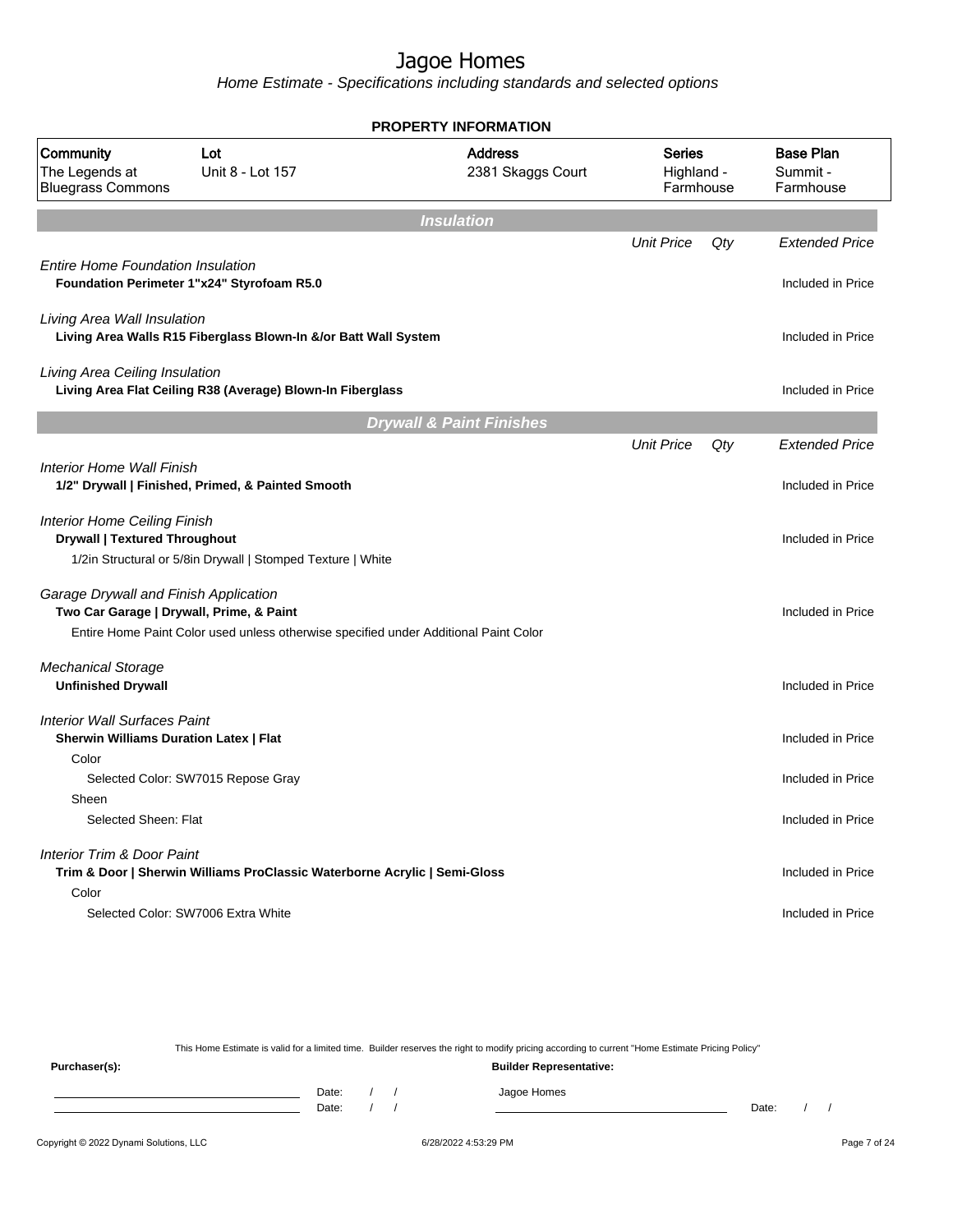Home Estimate - Specifications including standards and selected options

|                                                                                                  |                                                                                                                                                  | <b>PROPERTY INFORMATION</b>                                                                                                                      |                                   |     |                                           |
|--------------------------------------------------------------------------------------------------|--------------------------------------------------------------------------------------------------------------------------------------------------|--------------------------------------------------------------------------------------------------------------------------------------------------|-----------------------------------|-----|-------------------------------------------|
| Community<br>The Legends at<br><b>Bluegrass Commons</b>                                          | Lot<br>Unit 8 - Lot 157                                                                                                                          | <b>Address</b><br>2381 Skaggs Court                                                                                                              | Series<br>Highland -<br>Farmhouse |     | <b>Base Plan</b><br>Summit -<br>Farmhouse |
|                                                                                                  |                                                                                                                                                  | <b>Drywall &amp; Paint Finishes</b>                                                                                                              |                                   |     |                                           |
|                                                                                                  |                                                                                                                                                  |                                                                                                                                                  | <b>Unit Price</b>                 | Qty | <b>Extended Price</b>                     |
| <b>Exterior Door Paint</b><br><b>Exterior Door Color   Latex</b><br>painted Interior Trim Color. | Paint color for all HINGED Exterior Doors, Including Front Door. Interior of door will be                                                        |                                                                                                                                                  |                                   |     | Included in Price                         |
| Color                                                                                            | Color Requests outside of Available Personal Options will be subject to approval.                                                                |                                                                                                                                                  |                                   |     |                                           |
|                                                                                                  | Selected Color: SW7006 Extra White                                                                                                               |                                                                                                                                                  |                                   |     | Included in Price                         |
|                                                                                                  |                                                                                                                                                  | <b>Interior Trim/Doors</b>                                                                                                                       |                                   |     |                                           |
|                                                                                                  |                                                                                                                                                  |                                                                                                                                                  | <b>Unit Price</b>                 | Qty | <b>Extended Price</b>                     |
| <b>Entire Home Interior Doors</b><br>Smooth Finish<br><b>Primed for Paint</b>                    | Interior Door Units, Hollow Core, 6/8 Tall, 2 Panel Square, Smooth                                                                               |                                                                                                                                                  |                                   |     | \$0.00                                    |
| Entire Home Craftsman Style Trim Package<br><b>Baseboard 4 1/4"</b>                              | Craftsman Interior Flat Door Casing 3 1/2", Interior Flat Window Trim 3 1/2", Interior Flat<br>Door & Window Casing: 3 1/2" 1015M   Base: 4 1/4" |                                                                                                                                                  |                                   |     | \$640.00                                  |
|                                                                                                  | Base installed in Finished Living Areas Only                                                                                                     |                                                                                                                                                  |                                   |     |                                           |
|                                                                                                  |                                                                                                                                                  | <b>Door Hardware</b>                                                                                                                             |                                   |     |                                           |
|                                                                                                  |                                                                                                                                                  |                                                                                                                                                  | <b>Unit Price</b>                 | Qty | <b>Extended Price</b>                     |
| <b>Front Door Handleset</b>                                                                      | Kwikset Amador Handleset Front Door Hardware                                                                                                     |                                                                                                                                                  |                                   |     | \$150.00                                  |
| and Hinges of Front Door.                                                                        | Includes (1) Exterior Handleset and (1) Interior Door Hardware, to match Exterior Door                                                           | Hardware Selection Style. Finish selection will be indicated below for Interior Door Hardware                                                    |                                   |     |                                           |
| Front Door Handle Set Finish                                                                     |                                                                                                                                                  |                                                                                                                                                  |                                   |     |                                           |
|                                                                                                  | Selected Front Door Handle Set Finish: Satin Nickel                                                                                              |                                                                                                                                                  |                                   |     | Included in Price                         |
| Hinge & Interior Hardware Finish                                                                 |                                                                                                                                                  |                                                                                                                                                  |                                   |     |                                           |
|                                                                                                  | Selected Hinge & Interior Hardware Finish: Match Exterior Handleset - Satin Nickel                                                               |                                                                                                                                                  |                                   |     | Included in Price                         |
| <b>Home Exterior Door Hardware</b>                                                               | Kwikset Ladera Lever Handle Exterior Door Hardware                                                                                               |                                                                                                                                                  |                                   |     | \$60.00                                   |
| Finish                                                                                           | Hinged Patio or Service Door selected in the HE.                                                                                                 | Includes Front Door (if Front Door Handleset is not selected) Garage to Home Door and any                                                        |                                   |     |                                           |
| Selected Finish: Satin Nickel                                                                    |                                                                                                                                                  |                                                                                                                                                  |                                   |     | Included in Price                         |
|                                                                                                  |                                                                                                                                                  | This Home Estimate is valid for a limited time. Builder reserves the right to modify pricing according to current "Home Estimate Pricing Policy" |                                   |     |                                           |
| Purchaser(s):                                                                                    |                                                                                                                                                  | <b>Builder Representative:</b>                                                                                                                   |                                   |     |                                           |

Date: / / Jagoe Homes<br>Date: / / Jagoe Homes Date: / / Date: / /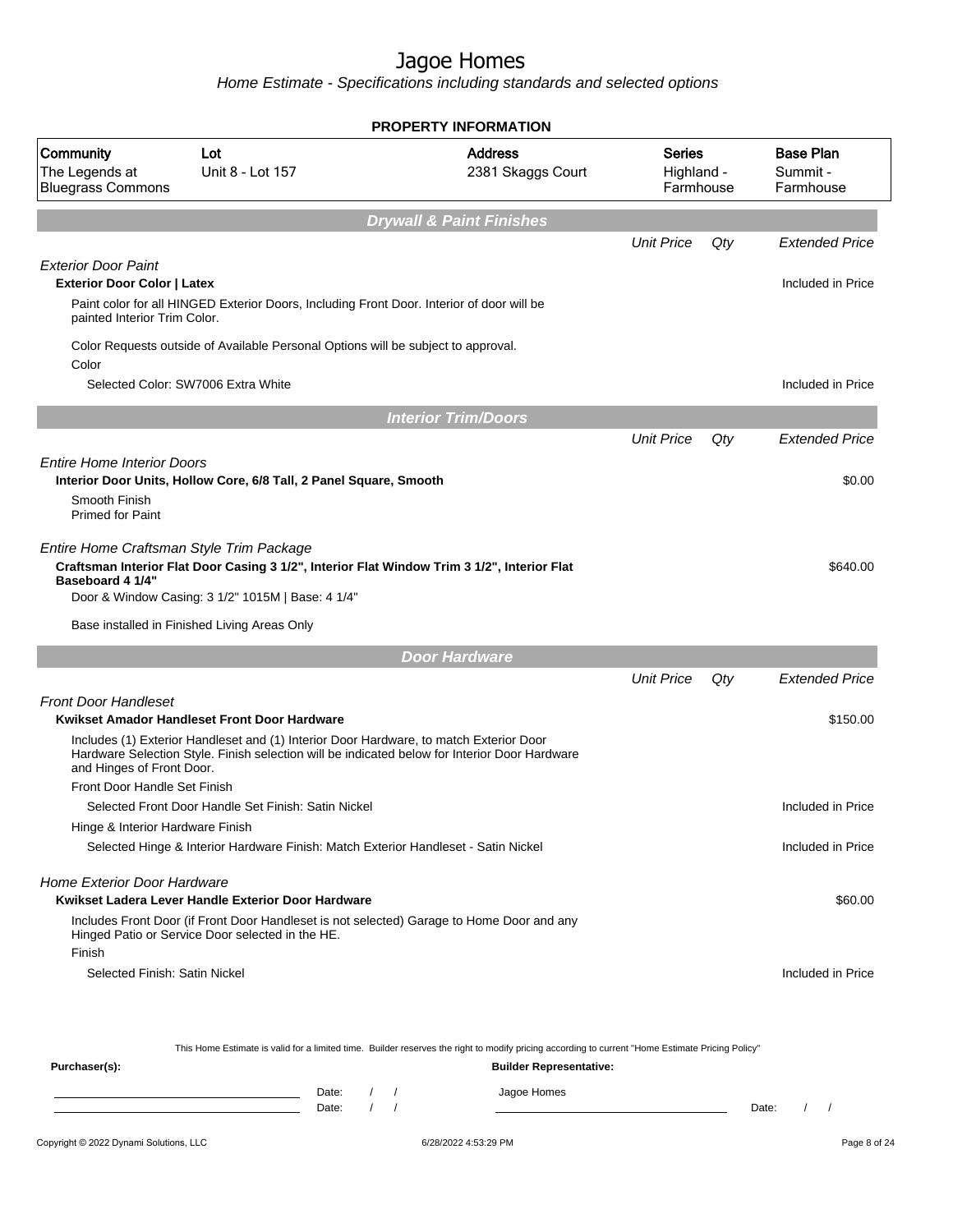Home Estimate - Specifications including standards and selected options

|                                                                                 |                                                        | <b>PROPERTY INFORMATION</b>         |                                          |     |                                            |
|---------------------------------------------------------------------------------|--------------------------------------------------------|-------------------------------------|------------------------------------------|-----|--------------------------------------------|
| Community<br>The Legends at<br><b>Bluegrass Commons</b>                         | Lot<br>Unit 8 - Lot 157                                | <b>Address</b><br>2381 Skaggs Court | <b>Series</b><br>Highland -<br>Farmhouse |     | <b>Base Plan</b><br>Summit -<br>Farmhouse  |
|                                                                                 |                                                        | <b>Door Hardware</b>                |                                          |     |                                            |
|                                                                                 |                                                        |                                     | <b>Unit Price</b>                        | Qty | <b>Extended Price</b>                      |
| <b>Entire Home Interior Door Locks</b><br>Includes all Interior Doors<br>Finish | Kwikset Ladera Lever Handle Interior Door Knob Package |                                     |                                          |     | \$190.00                                   |
| Selected Finish: Satin Nickel                                                   |                                                        |                                     |                                          |     | Included in Price                          |
|                                                                                 |                                                        |                                     |                                          |     |                                            |
| Door Stops<br>Hardware-Spring & Hinge Door Stops                                |                                                        |                                     |                                          |     | Included in Price                          |
|                                                                                 |                                                        |                                     |                                          |     |                                            |
|                                                                                 |                                                        | <b>Cabinets</b>                     |                                          |     |                                            |
| Kitchen Cabinet Design Options                                                  | 42" Straight Lay Wall Cabinets w/ Crown Molding        |                                     | <b>Unit Price</b>                        | Qty | <b>Extended Price</b><br>Included in Price |
| <b>Kitchen Cabinets</b><br><b>Brellin Full Overlay Purestyle Laminate</b>       |                                                        |                                     |                                          |     | \$2,160.00                                 |
| Full Overlay Shaker Door                                                        |                                                        |                                     |                                          |     |                                            |
| Finish                                                                          |                                                        |                                     |                                          |     |                                            |
| Selected Finish: White                                                          |                                                        |                                     |                                          |     | Included in Price                          |
| <b>Owners Bath Cabinets</b><br><b>Brellin Full Overlay Purestyle Laminate</b>   |                                                        |                                     |                                          |     | \$280.00                                   |
| Finish                                                                          |                                                        |                                     |                                          |     |                                            |
| Selected Finish: White                                                          |                                                        |                                     |                                          |     | Included in Price                          |
| Vanity Height                                                                   |                                                        |                                     |                                          |     |                                            |
|                                                                                 | Selected Vanity Height: Raised - 35"                   |                                     |                                          |     | \$70.00                                    |
| <b>Bath 2 Cabinets</b><br><b>Brellin Full Overlay Purestyle Laminate</b>        |                                                        |                                     |                                          |     | \$170.00                                   |
| Finish                                                                          |                                                        |                                     |                                          |     |                                            |
| Selected Finish: White                                                          |                                                        |                                     |                                          |     | Included in Price                          |
| Vanity Height                                                                   | Selected Vanity Height: Raised - 35"                   |                                     |                                          |     | \$70.00                                    |
|                                                                                 |                                                        |                                     |                                          |     |                                            |

This Home Estimate is valid for a limited time. Builder reserves the right to modify pricing according to current "Home Estimate Pricing Policy"

**Purchaser(s): Builder Representative:** Date: / / Jagoe Homes<br>Date: / / Jagoe Homes Date: / / **Date: / / 2006** Date: / / / Date: / / / Date: / / / 2006 Date: / / / 2006 Date: / / / 2006 Date: / / / 2006 Date: / / / 2007 Date: / / / 2007 Date: / / / 2007 Date: / / / 2007 Date: / / / 2007 Date: / / / 2007 D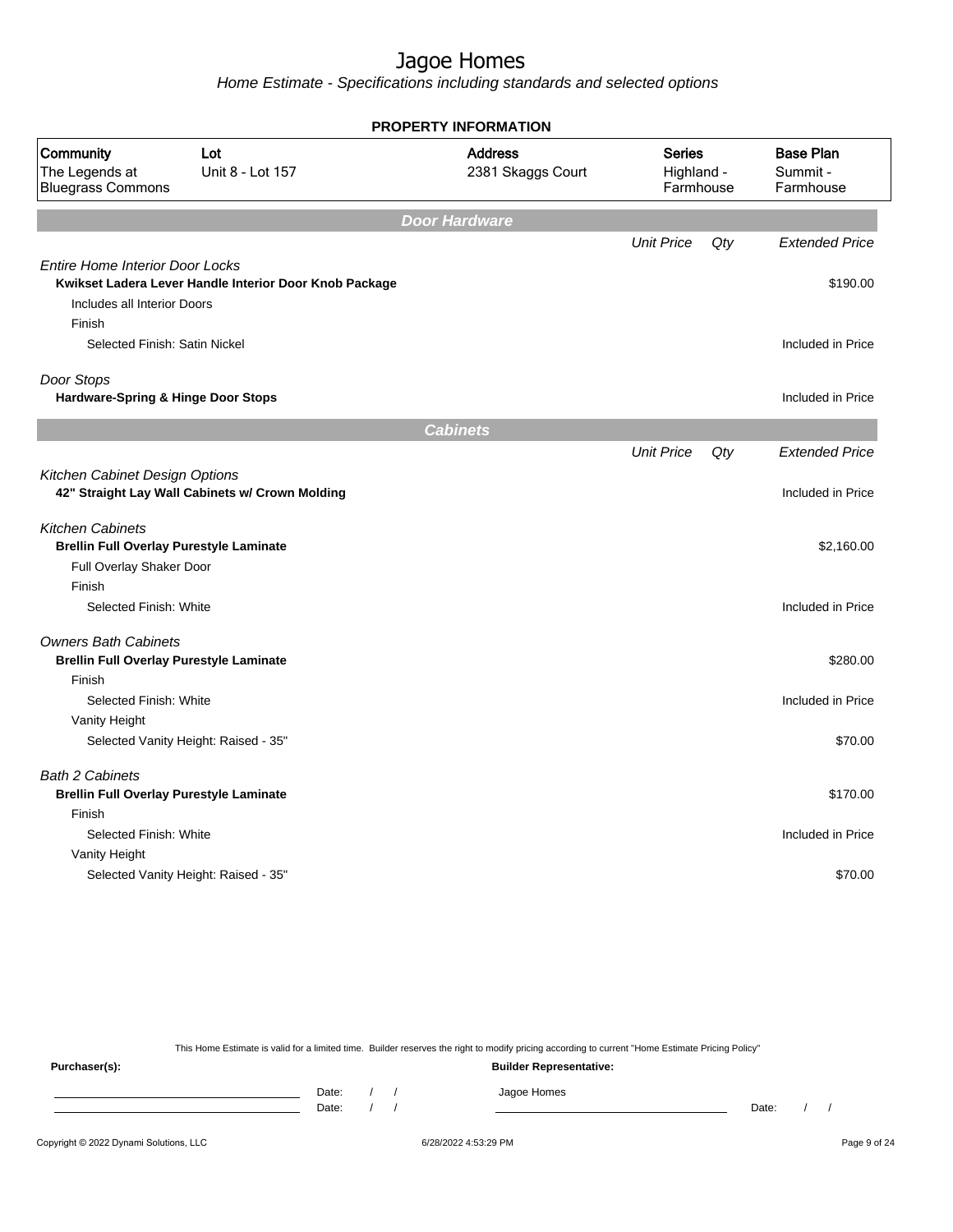|                                                              |                                                                                                                                                        |                |                                 | <b>PROPERTY INFORMATION</b>                                                                                                                                                        |                                          |     |                                           |
|--------------------------------------------------------------|--------------------------------------------------------------------------------------------------------------------------------------------------------|----------------|---------------------------------|------------------------------------------------------------------------------------------------------------------------------------------------------------------------------------|------------------------------------------|-----|-------------------------------------------|
| Community<br>The Legends at<br><b>Bluegrass Commons</b>      | Lot<br>Unit 8 - Lot 157                                                                                                                                |                |                                 | <b>Address</b><br>2381 Skaggs Court                                                                                                                                                | <b>Series</b><br>Highland -<br>Farmhouse |     | <b>Base Plan</b><br>Summit -<br>Farmhouse |
|                                                              |                                                                                                                                                        |                |                                 | <b>Cabinet Hardware</b>                                                                                                                                                            |                                          |     |                                           |
|                                                              |                                                                                                                                                        |                |                                 |                                                                                                                                                                                    | <b>Unit Price</b>                        | Qty | <b>Extended Price</b>                     |
| <b>Kitchen Cabinet Hardware</b><br><b>Abigail Collection</b> |                                                                                                                                                        |                |                                 |                                                                                                                                                                                    |                                          |     | \$0.00                                    |
| <b>Cabinet Door Hardware</b>                                 |                                                                                                                                                        |                |                                 |                                                                                                                                                                                    |                                          |     |                                           |
|                                                              | Selected Cabinet Door Hardware: 128mm                                                                                                                  |                |                                 |                                                                                                                                                                                    |                                          |     | Included in Price                         |
| <b>Cabinet Drawer Hardware</b>                               |                                                                                                                                                        |                |                                 |                                                                                                                                                                                    |                                          |     |                                           |
|                                                              | Selected Cabinet Drawer Hardware: 128mm                                                                                                                |                |                                 |                                                                                                                                                                                    |                                          |     | Included in Price                         |
| Finish                                                       |                                                                                                                                                        |                |                                 |                                                                                                                                                                                    |                                          |     |                                           |
|                                                              | Selected Finish: Polished Chrome                                                                                                                       |                |                                 |                                                                                                                                                                                    |                                          |     | Included in Price                         |
| <b>Owner's Bath Cabinet Hardware</b>                         |                                                                                                                                                        |                |                                 |                                                                                                                                                                                    |                                          |     |                                           |
| <b>Abigail Collection</b>                                    |                                                                                                                                                        |                |                                 |                                                                                                                                                                                    |                                          |     | \$0.00                                    |
| <b>Cabinet Door Hardware</b>                                 |                                                                                                                                                        |                |                                 |                                                                                                                                                                                    |                                          |     |                                           |
|                                                              | Selected Cabinet Door Hardware: 128mm                                                                                                                  |                |                                 |                                                                                                                                                                                    |                                          |     | Included in Price                         |
| <b>Cabinet Drawer Hardware</b>                               |                                                                                                                                                        |                |                                 |                                                                                                                                                                                    |                                          |     |                                           |
|                                                              | Selected Cabinet Drawer Hardware: 96mm                                                                                                                 |                |                                 |                                                                                                                                                                                    |                                          |     | Included in Price                         |
| Finish                                                       |                                                                                                                                                        |                |                                 |                                                                                                                                                                                    |                                          |     |                                           |
|                                                              | Selected Finish: Polished Chrome                                                                                                                       |                |                                 |                                                                                                                                                                                    |                                          |     | Included in Price                         |
| <b>Bath 2 Cabinet Hardware</b><br><b>Abigail Collection</b>  |                                                                                                                                                        |                |                                 |                                                                                                                                                                                    |                                          |     | \$0.00                                    |
| Cabinet Door Hardware                                        |                                                                                                                                                        |                |                                 |                                                                                                                                                                                    |                                          |     |                                           |
|                                                              | Selected Cabinet Door Hardware: 128mm                                                                                                                  |                |                                 |                                                                                                                                                                                    |                                          |     | Included in Price                         |
| <b>Cabinet Drawer Hardware</b>                               |                                                                                                                                                        |                |                                 |                                                                                                                                                                                    |                                          |     |                                           |
|                                                              | Selected Cabinet Drawer Hardware: 96mm                                                                                                                 |                |                                 |                                                                                                                                                                                    |                                          |     | Included in Price                         |
| Finish                                                       |                                                                                                                                                        |                |                                 |                                                                                                                                                                                    |                                          |     |                                           |
|                                                              | Selected Finish: Polished Chrome                                                                                                                       |                |                                 |                                                                                                                                                                                    |                                          |     | Included in Price                         |
|                                                              |                                                                                                                                                        |                |                                 | <b>Countertops</b>                                                                                                                                                                 |                                          |     |                                           |
|                                                              |                                                                                                                                                        |                |                                 |                                                                                                                                                                                    | <b>Unit Price</b>                        | Qtv | <b>Extended Price</b>                     |
| <b>Kitchen Countertops</b><br>Granite   3cm Class I          |                                                                                                                                                        |                |                                 |                                                                                                                                                                                    |                                          |     | \$2,080.00                                |
|                                                              | Includes Stainless Steel Undermount Double Bowl Sink and 4 in Granite splash. Included<br>splash will be removed if decorative backsplash is selected. |                |                                 |                                                                                                                                                                                    |                                          |     |                                           |
|                                                              | Granite is not seamless and seams will be visible and can be felt.<br>Colors could vary from samples due to the nature of natural stone.               |                |                                 |                                                                                                                                                                                    |                                          |     |                                           |
| Color                                                        |                                                                                                                                                        |                |                                 |                                                                                                                                                                                    |                                          |     |                                           |
| Selected Color: Valle Nevado                                 |                                                                                                                                                        |                |                                 |                                                                                                                                                                                    |                                          |     | Included in Price                         |
| Edge Profile                                                 |                                                                                                                                                        |                |                                 |                                                                                                                                                                                    |                                          |     |                                           |
|                                                              | Selected Edge Profile: Pencil Edge Top & Bottom                                                                                                        |                |                                 |                                                                                                                                                                                    |                                          |     | Included in Price                         |
|                                                              |                                                                                                                                                        |                |                                 |                                                                                                                                                                                    |                                          |     |                                           |
| Purchaser(s):                                                |                                                                                                                                                        |                |                                 | This Home Estimate is valid for a limited time. Builder reserves the right to modify pricing according to current "Home Estimate Pricing Policy"<br><b>Builder Representative:</b> |                                          |     |                                           |
|                                                              |                                                                                                                                                        |                |                                 |                                                                                                                                                                                    |                                          |     |                                           |
|                                                              |                                                                                                                                                        | Date:<br>Date: | $\left  \right $<br>$1 \quad 1$ | Jagoe Homes                                                                                                                                                                        |                                          |     | $1 \quad 1$<br>Date:                      |
|                                                              |                                                                                                                                                        |                |                                 |                                                                                                                                                                                    |                                          |     |                                           |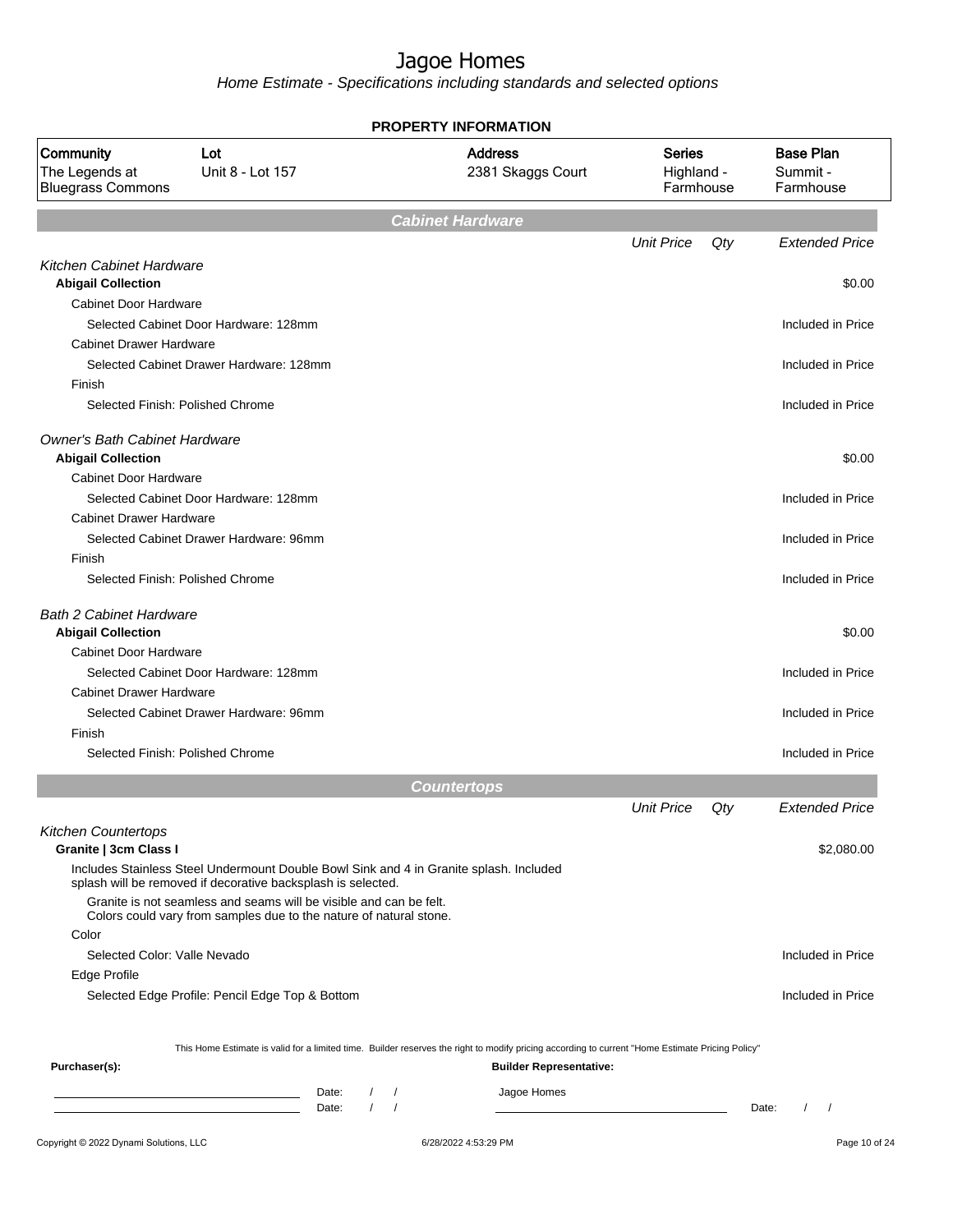Home Estimate - Specifications including standards and selected options

|                                                                             |                                                                                                                                                                                                                                                                                                                                                                                                                                                                                                                                                                               | PROPERTY INFORMATION                |                                          |     |                                           |
|-----------------------------------------------------------------------------|-------------------------------------------------------------------------------------------------------------------------------------------------------------------------------------------------------------------------------------------------------------------------------------------------------------------------------------------------------------------------------------------------------------------------------------------------------------------------------------------------------------------------------------------------------------------------------|-------------------------------------|------------------------------------------|-----|-------------------------------------------|
| Community<br>The Legends at<br><b>Bluegrass Commons</b>                     | Lot<br>Unit 8 - Lot 157                                                                                                                                                                                                                                                                                                                                                                                                                                                                                                                                                       | <b>Address</b><br>2381 Skaggs Court | <b>Series</b><br>Highland -<br>Farmhouse |     | <b>Base Plan</b><br>Summit -<br>Farmhouse |
|                                                                             |                                                                                                                                                                                                                                                                                                                                                                                                                                                                                                                                                                               | <b>Countertops</b>                  |                                          |     |                                           |
|                                                                             |                                                                                                                                                                                                                                                                                                                                                                                                                                                                                                                                                                               |                                     | <b>Unit Price</b>                        | Qty | <b>Extended Price</b>                     |
| Kitchen Backsplash - Tile<br><b>Mythology</b>                               |                                                                                                                                                                                                                                                                                                                                                                                                                                                                                                                                                                               |                                     |                                          |     | \$1,395.00                                |
| the Mediterranean islands.                                                  | Experience Mediterranean essence with the Mythology™ collection – featuring<br>styles and characteristics sure to stir your soul. As dramatic as it is chic in the detailing; rich<br>natural earth tones and textures with handmade look punches<br>are the foundation of Mythology™. With curvaceous 6-inch arabesque shapes & Picket<br>Mosaic options, embody the warmth and serenity of                                                                                                                                                                                  |                                     |                                          |     |                                           |
| Ceramic                                                                     |                                                                                                                                                                                                                                                                                                                                                                                                                                                                                                                                                                               |                                     |                                          |     |                                           |
|                                                                             | Selected Ceramic: Mythology Arabesque Santorini MY90                                                                                                                                                                                                                                                                                                                                                                                                                                                                                                                          |                                     |                                          |     | Included in Price                         |
| <b>Grout Color</b>                                                          |                                                                                                                                                                                                                                                                                                                                                                                                                                                                                                                                                                               |                                     |                                          |     |                                           |
|                                                                             | Selected Grout Color: 93 Warm Gray                                                                                                                                                                                                                                                                                                                                                                                                                                                                                                                                            |                                     |                                          |     | Included in Price                         |
| Trim                                                                        | Selected Trim: Polished Chrome                                                                                                                                                                                                                                                                                                                                                                                                                                                                                                                                                |                                     |                                          |     | Included in Price                         |
| <b>Owner's Bath Vanity Top</b><br><b>Cultured Marble   Double Oval Bowl</b> |                                                                                                                                                                                                                                                                                                                                                                                                                                                                                                                                                                               |                                     |                                          |     | \$0.00                                    |
| abrasive products.<br>mildew and chips.<br>Color                            | Cultured Marble is Beautiful – Veining and patterns can be incorporated during the casting<br>process, creating character, depth and interest that mimics its natural counterpart.<br>Low Maintenance - Cultured marble never needs to be sealed and is easy to clean with non-<br>Durable - Cultured marble is non-porous, making it extremely tough and resistant to stains,<br>Economical – In general, cultured marble is less expensive to fabricate and install than slab<br>marble, but will increase the overall value of a home just as natural stone products will. |                                     |                                          |     |                                           |
| Selected Color: Carerra Frost                                               |                                                                                                                                                                                                                                                                                                                                                                                                                                                                                                                                                                               |                                     |                                          |     | Included in Price                         |
| Finish<br>Selected Finish: Matte                                            |                                                                                                                                                                                                                                                                                                                                                                                                                                                                                                                                                                               |                                     |                                          |     | Included in Price                         |
| Bath 2 Vanity Top<br><b>Cultured Marble   Oval Bowl</b>                     | Cultured Marble is Beautiful - Veining and patterns can be incorporated during the casting                                                                                                                                                                                                                                                                                                                                                                                                                                                                                    |                                     |                                          |     | Included in Price                         |
| Color                                                                       | process, creating character, depth and interest that mimics its natural counterpart.                                                                                                                                                                                                                                                                                                                                                                                                                                                                                          |                                     |                                          |     |                                           |
| Selected Color: Carerra Frost                                               |                                                                                                                                                                                                                                                                                                                                                                                                                                                                                                                                                                               |                                     |                                          |     | Included in Price                         |
| Finish                                                                      |                                                                                                                                                                                                                                                                                                                                                                                                                                                                                                                                                                               |                                     |                                          |     |                                           |
| Selected Finish: Matte                                                      |                                                                                                                                                                                                                                                                                                                                                                                                                                                                                                                                                                               |                                     |                                          |     | Included in Price                         |
|                                                                             |                                                                                                                                                                                                                                                                                                                                                                                                                                                                                                                                                                               |                                     |                                          |     |                                           |

This Home Estimate is valid for a limited time. Builder reserves the right to modify pricing according to current "Home Estimate Pricing Policy"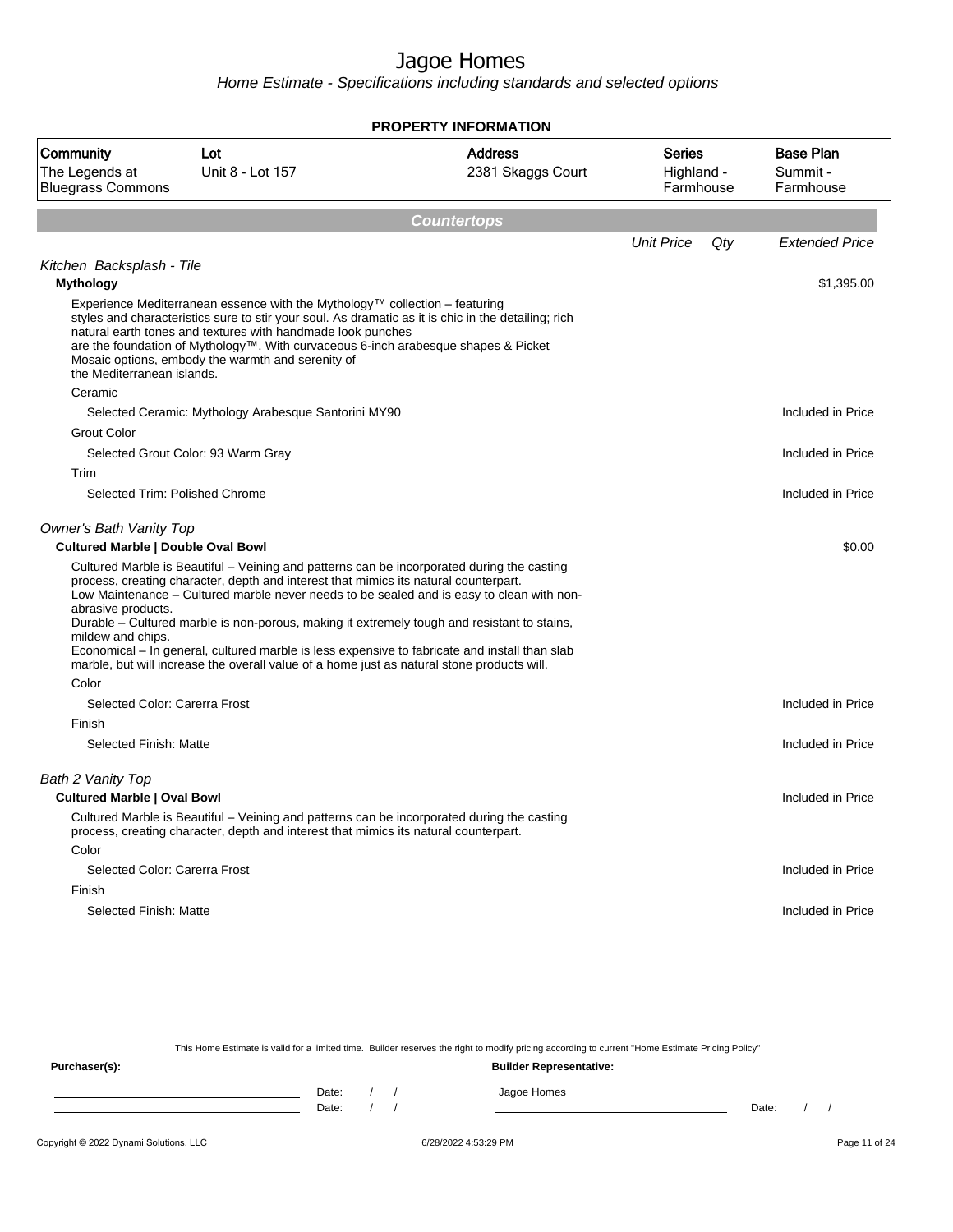Home Estimate - Specifications including standards and selected options

|                                                                           |                                                                                               | <b>PROPERTY INFORMATION</b>         |                                          |     |                                           |
|---------------------------------------------------------------------------|-----------------------------------------------------------------------------------------------|-------------------------------------|------------------------------------------|-----|-------------------------------------------|
| Community<br>The Legends at<br><b>Bluegrass Commons</b>                   | Lot<br>Unit 8 - Lot 157                                                                       | <b>Address</b><br>2381 Skaggs Court | <b>Series</b><br>Highland -<br>Farmhouse |     | <b>Base Plan</b><br>Summit -<br>Farmhouse |
|                                                                           |                                                                                               | <b>Mirrors</b>                      |                                          |     |                                           |
|                                                                           |                                                                                               |                                     | <b>Unit Price</b>                        | Qty | <b>Extended Price</b>                     |
| <b>Owner's Bath Mirrors</b>                                               | Beveled Edged Mirrors, (Qty 2), 24" X 36"                                                     |                                     |                                          |     | \$80.00                                   |
| <b>Bath 2 Mirror</b><br>Beveled Edge Mirror(s)   Per Base Plan            |                                                                                               |                                     |                                          |     | Included in Price                         |
|                                                                           |                                                                                               | <b>Appliances</b>                   |                                          |     |                                           |
|                                                                           |                                                                                               |                                     | <b>Unit Price</b>                        | Qtv | <b>Extended Price</b>                     |
| Kitchen Range                                                             | Range - Gas - Free Standing Continuous Grates                                                 |                                     |                                          |     | \$240.00                                  |
| Finish                                                                    |                                                                                               |                                     |                                          |     |                                           |
|                                                                           | Selected Finish: Stainless Steel - JGBS66REKSS                                                |                                     |                                          |     | \$150.00                                  |
| Kitchen Microwave or Microwave Hood<br><b>Microwave - Stainless Steel</b> |                                                                                               |                                     |                                          |     | \$80.00                                   |
|                                                                           | GE® 1.6 CU. FT. OVER-THE-RANGE MICROWAVE OVEN                                                 |                                     |                                          |     |                                           |
|                                                                           | Technical Specification: APPROXIMATE DIMENSIONS (HxWxD)<br>16 1/8 H x 29 7/8 W x 15 9/16 D in |                                     |                                          |     |                                           |
| Finish                                                                    |                                                                                               |                                     |                                          |     |                                           |
|                                                                           | Selected Finish: Stainless Steel - JVM3160RFSS                                                |                                     |                                          |     | Included in Price                         |
| Kitchen Dishwasher                                                        | Dishwasher - Front Control - Stainless Steel                                                  |                                     |                                          |     | \$60.00                                   |
| <b>CYCLE &amp; DRY BOOST</b>                                              | GE® FRONT CONTROL WITH PLASTIC INTERIOR DISHWASHER WITH SANITIZE                              |                                     |                                          |     |                                           |
|                                                                           | Technical Specification: APPROXIMATE DIMENSIONS (HxWxD)<br>33 3/8 H x 23 3/4 W x 24 D in      |                                     |                                          |     |                                           |
| Finish                                                                    |                                                                                               |                                     |                                          |     |                                           |
|                                                                           | Selected Finish: GDF550PSRSS                                                                  |                                     |                                          |     | Included in Price                         |
| Refrigerator                                                              | Refrigerator - Side by Side w/ Ice & Water on Door                                            |                                     |                                          |     | Included in Price                         |
| Finish                                                                    |                                                                                               |                                     |                                          |     |                                           |
|                                                                           | Selected Finish: Stainless Steel - GSS25GYPFS                                                 |                                     |                                          |     | \$165.00                                  |
|                                                                           |                                                                                               |                                     |                                          |     |                                           |

This Home Estimate is valid for a limited time. Builder reserves the right to modify pricing according to current "Home Estimate Pricing Policy"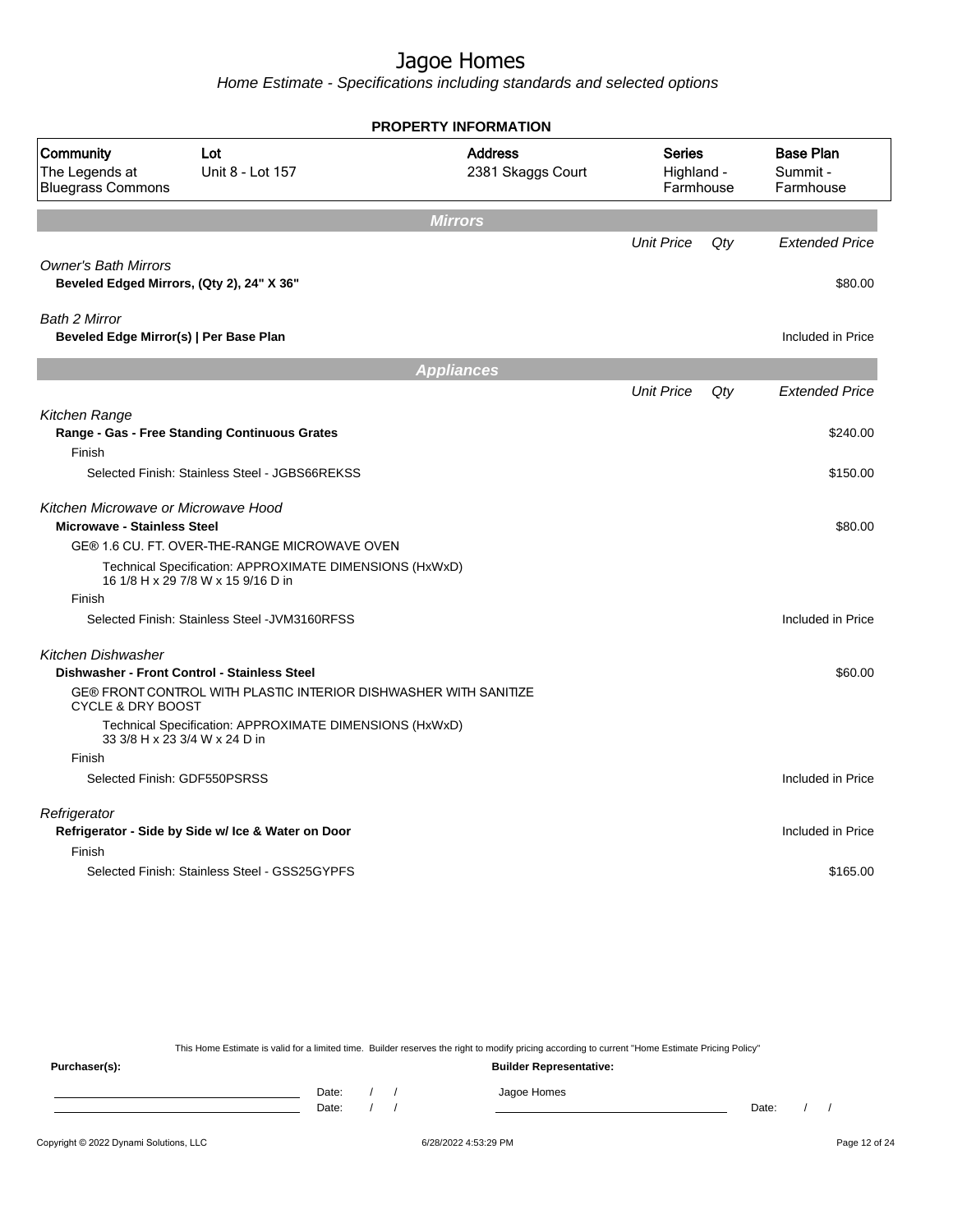|                                                                                    |                                                                                                                                              | <b>PROPERTY INFORMATION</b>                                                                                                                                                        |                                          |                                           |
|------------------------------------------------------------------------------------|----------------------------------------------------------------------------------------------------------------------------------------------|------------------------------------------------------------------------------------------------------------------------------------------------------------------------------------|------------------------------------------|-------------------------------------------|
| Community<br>The Legends at<br><b>Bluegrass Commons</b>                            | Lot<br>Unit 8 - Lot 157                                                                                                                      | <b>Address</b><br>2381 Skaggs Court                                                                                                                                                | <b>Series</b><br>Highland -<br>Farmhouse | <b>Base Plan</b><br>Summit -<br>Farmhouse |
|                                                                                    |                                                                                                                                              | <b>Plumbing</b>                                                                                                                                                                    |                                          |                                           |
|                                                                                    |                                                                                                                                              |                                                                                                                                                                                    | <b>Unit Price</b><br>Qty                 | <b>Extended Price</b>                     |
| Owner's Bath Fixture Color Package<br><b>Bath Fixture Color</b>                    |                                                                                                                                              |                                                                                                                                                                                    |                                          | Included in Price                         |
| Color<br>Selected Color: White                                                     |                                                                                                                                              |                                                                                                                                                                                    |                                          | Included in Price                         |
| <b>Owner's Bath Vanity</b><br>60" Double Bowl                                      |                                                                                                                                              |                                                                                                                                                                                    |                                          | \$1,560.00                                |
| Owner's Bath Lavatory Faucet<br><b>Delta Ashlyn Collection</b>                     |                                                                                                                                              |                                                                                                                                                                                    | 2                                        | Included in Price                         |
| Finish<br>Selected Finish: Chrome                                                  |                                                                                                                                              |                                                                                                                                                                                    |                                          | Included in Price                         |
| Spread                                                                             | Selected Spread: 2564   4" Spread                                                                                                            |                                                                                                                                                                                    |                                          | Included in Price                         |
| Sage Robe Hooks (Qty 2) & Paper Holder                                             | Owner's Bath Towel Bar or Robe Hooks & Paper Holder<br>Hooks to be hung 67" above Finished Floor unless customer selects different location. |                                                                                                                                                                                    |                                          | \$40.00                                   |
| Finish<br>Selected Finish: Chrome                                                  |                                                                                                                                              |                                                                                                                                                                                    |                                          | Included in Price                         |
| <b>Owners Bath Tub/Shower or Shower Stall</b>                                      | 60" Fiberglass Shower Stall   Sliding Shower Door                                                                                            |                                                                                                                                                                                    |                                          | \$1,170.00                                |
| accomodate shower.                                                                 | Semi Frameless Chrome Shower Door with Clear Glass Included Plan may be revised to                                                           |                                                                                                                                                                                    |                                          |                                           |
| <b>Glass Pattern</b>                                                               |                                                                                                                                              |                                                                                                                                                                                    |                                          |                                           |
| Selected Glass Pattern: Clear                                                      |                                                                                                                                              |                                                                                                                                                                                    |                                          | Included in Price                         |
| Semi Frameless Sliding Shower Door                                                 |                                                                                                                                              |                                                                                                                                                                                    |                                          |                                           |
|                                                                                    | Selected Semi Frameless Sliding Shower Door: N/A                                                                                             |                                                                                                                                                                                    |                                          | Included in Price                         |
| Shower Door<br>Selected Shower Door: Chrome                                        |                                                                                                                                              |                                                                                                                                                                                    |                                          | Included in Price                         |
| <b>Owner's Bath Shower Stall Faucet</b><br>Delta Ashlyn Shower Stall Faucet T14264 |                                                                                                                                              |                                                                                                                                                                                    |                                          | Included in Price                         |
| Model # T14264                                                                     |                                                                                                                                              |                                                                                                                                                                                    |                                          |                                           |
| Finish                                                                             |                                                                                                                                              |                                                                                                                                                                                    |                                          |                                           |
| Selected Finish: Chrome                                                            |                                                                                                                                              |                                                                                                                                                                                    |                                          | Included in Price                         |
| <b>Owner's Bath Commode</b><br>Standard 1.6 Gallon Commode, 2 pc.                  |                                                                                                                                              |                                                                                                                                                                                    |                                          | Included in Price                         |
| Purchaser(s):                                                                      |                                                                                                                                              | This Home Estimate is valid for a limited time. Builder reserves the right to modify pricing according to current "Home Estimate Pricing Policy"<br><b>Builder Representative:</b> |                                          |                                           |
|                                                                                    | Date:<br>Date:                                                                                                                               | Jagoe Homes                                                                                                                                                                        |                                          | Date:<br>$\sqrt{ }$                       |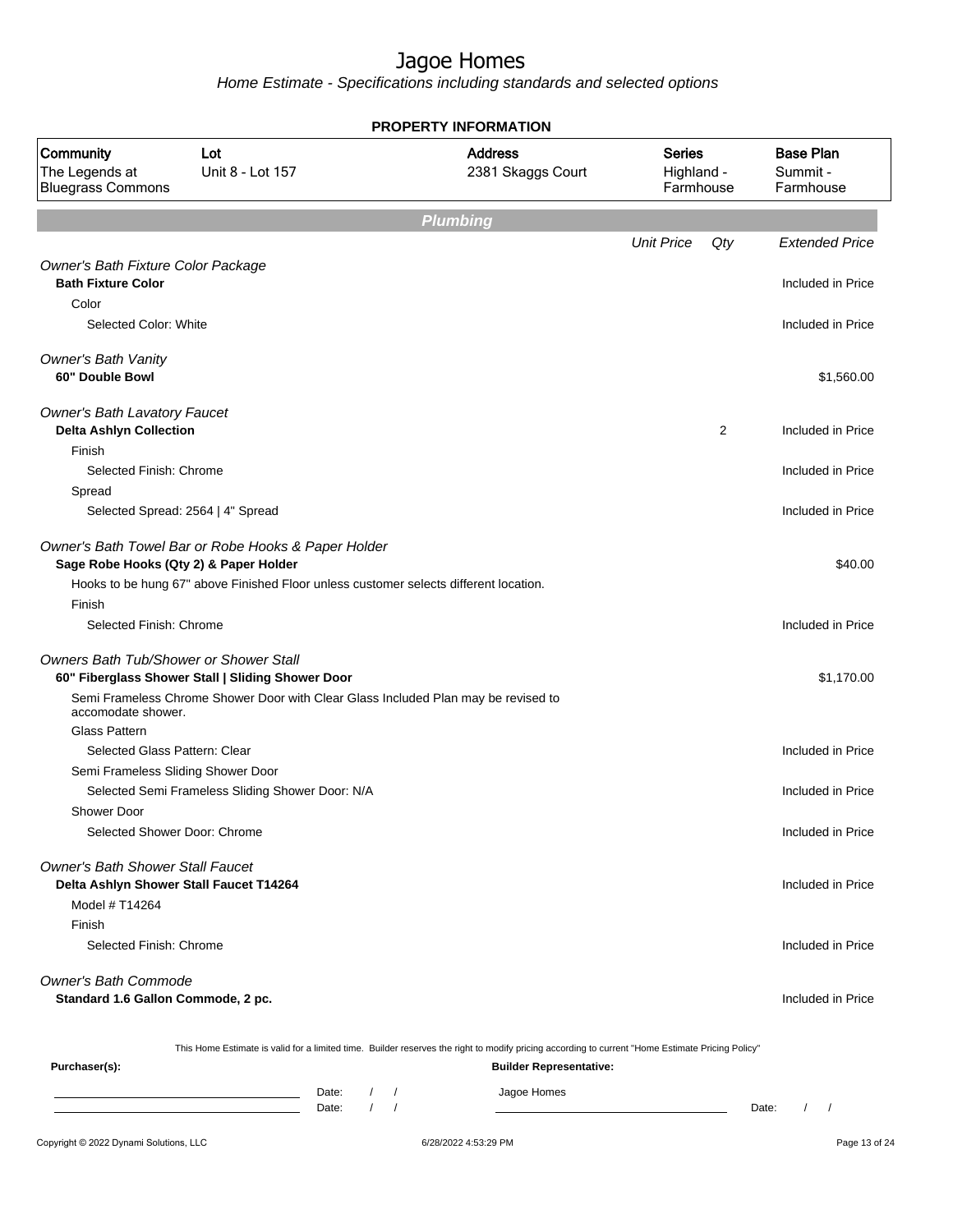Home Estimate - Specifications including standards and selected options

|                                                                               |                                                                            | <b>PROPERTY INFORMATION</b>         |                                          |     |                                           |
|-------------------------------------------------------------------------------|----------------------------------------------------------------------------|-------------------------------------|------------------------------------------|-----|-------------------------------------------|
| Community<br>The Legends at<br><b>Bluegrass Commons</b>                       | Lot<br>Unit 8 - Lot 157                                                    | <b>Address</b><br>2381 Skaggs Court | <b>Series</b><br>Highland -<br>Farmhouse |     | <b>Base Plan</b><br>Summit -<br>Farmhouse |
|                                                                               |                                                                            | <b>Plumbing</b>                     |                                          |     |                                           |
|                                                                               |                                                                            |                                     | <b>Unit Price</b>                        | Qty | <b>Extended Price</b>                     |
| <b>Owner's Bath Commode</b><br>1.6 Gallon<br>2 PC                             |                                                                            |                                     |                                          |     |                                           |
| <b>Bath 2 Fixture Color Package</b><br><b>Bath Fixture Color</b>              |                                                                            |                                     |                                          |     | Included in Price                         |
| Color                                                                         |                                                                            |                                     |                                          |     |                                           |
| Selected Color: White                                                         |                                                                            |                                     |                                          |     | Included in Price                         |
| <b>Bath 2 Commode</b><br>Standard 1.6 Gallon Commode, 2 pc.                   |                                                                            |                                     |                                          |     | Included in Price                         |
| 1.6 Gallon<br>2 PC                                                            |                                                                            |                                     |                                          |     |                                           |
| <b>Bath 2 Lavatory Faucet</b>                                                 |                                                                            |                                     |                                          |     |                                           |
| <b>Delta Ashlyn Collection</b>                                                |                                                                            |                                     |                                          |     | Included in Price                         |
| Finish<br>Selected Finish: Chrome                                             |                                                                            |                                     |                                          |     | Included in Price                         |
| Spread                                                                        |                                                                            |                                     |                                          |     |                                           |
| Selected Spread: 2564   4" Spread                                             |                                                                            |                                     |                                          |     | Included in Price                         |
| Bath 2 Towel Bar & Paper Holder<br><b>Chrome Towel Bar &amp; Paper Holder</b> |                                                                            |                                     |                                          |     | Included in Price                         |
| Bath 2 Tub/Shower or Shower Stall<br>60" Fiberglass Tub/Shower                |                                                                            |                                     |                                          |     | Included in Price                         |
| Bath 2 Tub/Shower Faucet<br>Delta Ashlyn Tub/Shower Faucet T14464             |                                                                            |                                     |                                          |     | Included in Price                         |
| Finish<br>Selected Finish: Chrome                                             |                                                                            |                                     |                                          |     | Included in Price                         |
| <b>Kitchen Sink</b>                                                           |                                                                            |                                     |                                          |     |                                           |
| Sink 9 1/2" Deep                                                              | Blanco Precis Undermount Sink - Super Single Bowl w/Chrome Disposal Flange |                                     |                                          |     | \$680.00                                  |
| Color                                                                         | Selected Color: Metallic Gray 440148                                       |                                     |                                          |     | Included in Price                         |
| <b>Kitchen Sink Faucet</b>                                                    | Kitchen Sink Faucet - Delta Emmaline Single Handle Pull Down #9182         |                                     |                                          |     | \$360.00                                  |

This Home Estimate is valid for a limited time. Builder reserves the right to modify pricing according to current "Home Estimate Pricing Policy"

**Purchaser(s): Builder Representative:** Date: / / Jagoe Homes<br>Date: / / Jagoe Homes Date: / / **Date: / / 2006** Date: / / / Date: / / / Date: / / / 2006 Date: / / / 2006 Date: / / / 2006 Date: / / / 2006 Date: / / / 2007 Date: / / / 2007 Date: / / / 2007 Date: / / / 2007 Date: / / / 2007 Date: / / / 2007 D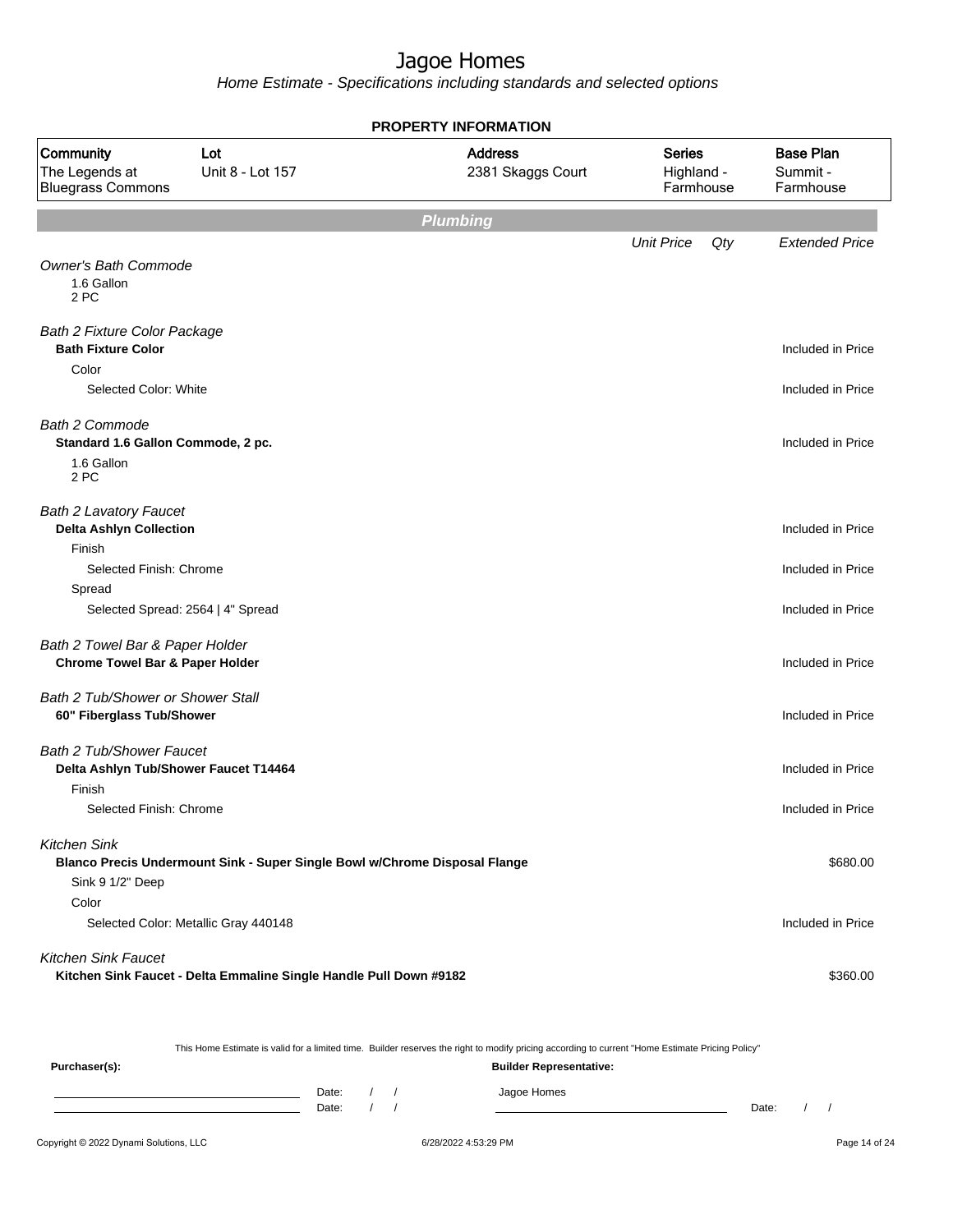|                                                                                 |                                                             |                                                                  | <b>PROPERTY INFORMATION</b>                                                                                                                                                        |                                          |     |                                           |
|---------------------------------------------------------------------------------|-------------------------------------------------------------|------------------------------------------------------------------|------------------------------------------------------------------------------------------------------------------------------------------------------------------------------------|------------------------------------------|-----|-------------------------------------------|
| Community<br>The Legends at<br><b>Bluegrass Commons</b>                         | Lot<br>Unit 8 - Lot 157                                     |                                                                  | <b>Address</b><br>2381 Skaggs Court                                                                                                                                                | <b>Series</b><br>Highland -<br>Farmhouse |     | <b>Base Plan</b><br>Summit -<br>Farmhouse |
|                                                                                 |                                                             |                                                                  | <b>Plumbing</b>                                                                                                                                                                    |                                          |     |                                           |
| <b>Kitchen Sink Faucet</b><br><b>Comments: Chrome</b>                           |                                                             |                                                                  |                                                                                                                                                                                    | <b>Unit Price</b>                        | Qty | <b>Extended Price</b>                     |
| Kitchen Garbage Disposal<br>Garbage Disposal 1/3 hp                             |                                                             |                                                                  |                                                                                                                                                                                    |                                          |     | Included in Price                         |
| Kitchen Ice Maker Water Line<br><b>Ice Maker Water Line</b>                     |                                                             |                                                                  |                                                                                                                                                                                    |                                          |     | Included in Price                         |
| Kitchen Gas Line for Range<br>Existing 220v outlet remains.                     | Gas Line for Range, Includes 110-Volt Outlet                |                                                                  |                                                                                                                                                                                    |                                          |     | \$970.00                                  |
| <b>Entire Home Water Heater</b><br><b>Tankless Water Heater</b>                 |                                                             |                                                                  |                                                                                                                                                                                    |                                          |     | Included in Price                         |
| Entire Home Main Water Shutoff Valve<br><b>Main Water Shutoff Valve</b>         |                                                             |                                                                  |                                                                                                                                                                                    |                                          |     | Included in Price                         |
| <b>Entire Home Plumbing Supply Pipes</b>                                        | <b>Plumbing Pipes: Water Continuous PEX Piping</b>          |                                                                  |                                                                                                                                                                                    |                                          |     | Included in Price                         |
| Entire Home Plumbing Waste & Vent Lines<br><b>Plumbing Drains and Vents PVC</b> |                                                             |                                                                  |                                                                                                                                                                                    |                                          |     | Included in Price                         |
| Entire Home Secondary Shut-Off Valves                                           | Secondary Shut-Off Valves at each fixture                   |                                                                  |                                                                                                                                                                                    |                                          |     | Included in Price                         |
| <b>Exterior Plumbing Sewer Lines</b>                                            | Plumbing Pipes: Exterior Sewer Lines PVC Schedule 40        |                                                                  |                                                                                                                                                                                    |                                          |     | Included in Price                         |
| <b>Exterior Sillcocks</b><br><b>Outside Faucets Frost Proof (Per Plan)</b>      |                                                             |                                                                  |                                                                                                                                                                                    |                                          |     | Included in Price                         |
|                                                                                 |                                                             |                                                                  | <b>Electrical, Media, Communications</b>                                                                                                                                           |                                          |     |                                           |
|                                                                                 |                                                             |                                                                  |                                                                                                                                                                                    | <b>Unit Price</b>                        | Qty | <b>Extended Price</b>                     |
| Front Porch Light(s)<br><b>Recessed Lighting (Per Plan)</b>                     |                                                             |                                                                  |                                                                                                                                                                                    |                                          |     | Included in Price                         |
| Foyer Light(s)                                                                  | Recessed Light (1) ILO Standard Flush Mount                 |                                                                  |                                                                                                                                                                                    |                                          |     | \$80.00                                   |
| Purchaser(s):                                                                   |                                                             |                                                                  | This Home Estimate is valid for a limited time. Builder reserves the right to modify pricing according to current "Home Estimate Pricing Policy"<br><b>Builder Representative:</b> |                                          |     |                                           |
|                                                                                 | <u> 1980 - Johann Barn, mars an t-Amerikaansk komponist</u> | Date:<br>$\sqrt{2}$<br>$\prime$<br>$\prime$<br>$\prime$<br>Date: | Jagoe Homes                                                                                                                                                                        |                                          |     | Date:                                     |
| Copyright © 2022 Dynami Solutions, LLC                                          |                                                             |                                                                  | 6/28/2022 4:53:29 PM                                                                                                                                                               |                                          |     | Page 15 of 24                             |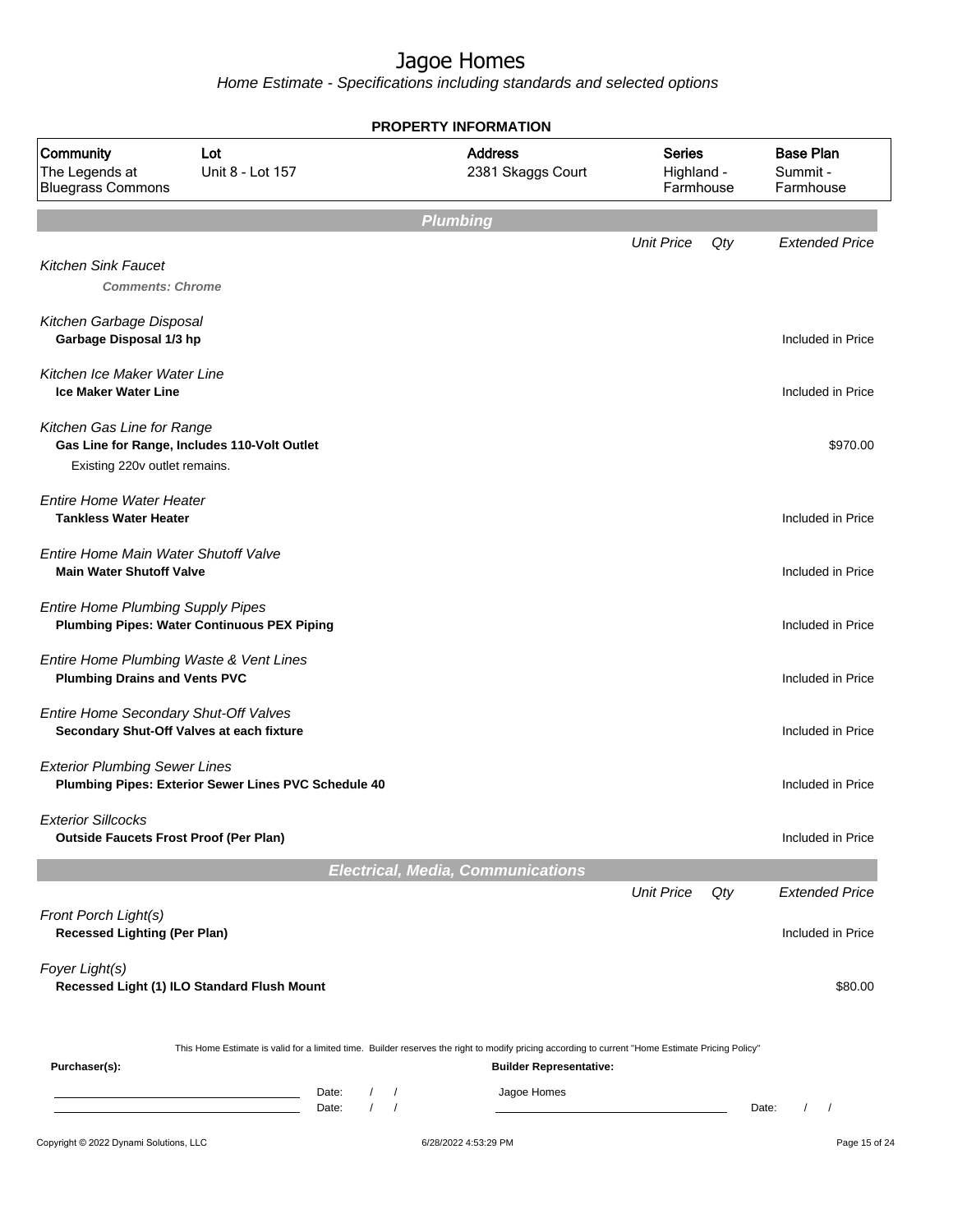Home Estimate - Specifications including standards and selected options

|                                                                        |                                                                                                | <b>PROPERTY INFORMATION</b>              |                                          |                                           |
|------------------------------------------------------------------------|------------------------------------------------------------------------------------------------|------------------------------------------|------------------------------------------|-------------------------------------------|
| Community<br>The Legends at<br><b>Bluegrass Commons</b>                | Lot<br>Unit 8 - Lot 157                                                                        | <b>Address</b><br>2381 Skaggs Court      | <b>Series</b><br>Highland -<br>Farmhouse | <b>Base Plan</b><br>Summit -<br>Farmhouse |
|                                                                        |                                                                                                | <b>Electrical, Media, Communications</b> |                                          |                                           |
|                                                                        |                                                                                                |                                          | <b>Unit Price</b><br>Qty                 | <b>Extended Price</b>                     |
| <b>Family Room Ceiling Fixture</b>                                     | Ceiling Fan 52" Kichler Pro Select #330017, w/Bowl LED Light                                   |                                          |                                          | Included in Price                         |
| Color                                                                  | Selected Color: Brushed Nickel w/Silver Blades                                                 |                                          |                                          | Included in Price                         |
|                                                                        |                                                                                                |                                          |                                          |                                           |
| <b>Kitchen Ceiling Lighting</b><br><b>Recessed Lighting (Per Plan)</b> |                                                                                                |                                          |                                          | Included in Price                         |
| Kitchen Under Cabinet Light<br>Under Cabinet Lighting Package, qty 3   |                                                                                                |                                          |                                          | \$360.00                                  |
| wall cabinets in the kitchen.                                          | Includes one under counter lighting package to be installed in predetermined location under    |                                          |                                          |                                           |
|                                                                        | Includes 3 under counter lights                                                                |                                          |                                          |                                           |
|                                                                        |                                                                                                |                                          |                                          |                                           |
| <b>Kitchen GFI Outlet</b><br>Interior GFI Outlet(s)                    |                                                                                                |                                          |                                          | Included in Price                         |
|                                                                        |                                                                                                |                                          |                                          |                                           |
| Kitchen Range Receptacle<br>Range 220 Volt Receptacle                  |                                                                                                |                                          |                                          | Included in Price                         |
|                                                                        |                                                                                                |                                          |                                          |                                           |
| Dining Area Ceiling Light(s)                                           | Recessed Lighting (4) ILO Standard Ceiling Fixture                                             |                                          |                                          | \$280.00                                  |
| Main Level Hall Ceiling Light(s)                                       |                                                                                                |                                          |                                          |                                           |
|                                                                        | Recessed Light (1) ILO Standard Flush Mount                                                    |                                          |                                          | \$65.00                                   |
| <b>Laundry Ceiling Light</b>                                           |                                                                                                |                                          |                                          |                                           |
|                                                                        | Satco - 7" Square Flush Mount, 13.5 Watt/LED                                                   |                                          |                                          | \$25.00                                   |
|                                                                        |                                                                                                |                                          |                                          |                                           |
| Laundry Dryer Receptacle<br>Dryer 220 Volt Receptacle                  |                                                                                                |                                          |                                          | Included in Price                         |
|                                                                        |                                                                                                |                                          |                                          |                                           |
| <b>Owner's Suite Ceiling Light</b>                                     | Recessed Lighting (4) ILO Standard Bedroom Flush Mount Light                                   |                                          |                                          | \$470.00                                  |
|                                                                        |                                                                                                |                                          |                                          |                                           |
|                                                                        | Owner's Suite Additional Ceiling Light w/Switch<br>Recessed Light (1) ILO Standard Flush Mount |                                          |                                          | \$75.00                                   |
| <b>Owner's Closet Light(s)</b>                                         |                                                                                                |                                          |                                          |                                           |
|                                                                        | Satco - 7" Square Flush Mount, 13.5 Watt/LED (Qty 2)                                           |                                          |                                          | \$80.00                                   |

This Home Estimate is valid for a limited time. Builder reserves the right to modify pricing according to current "Home Estimate Pricing Policy"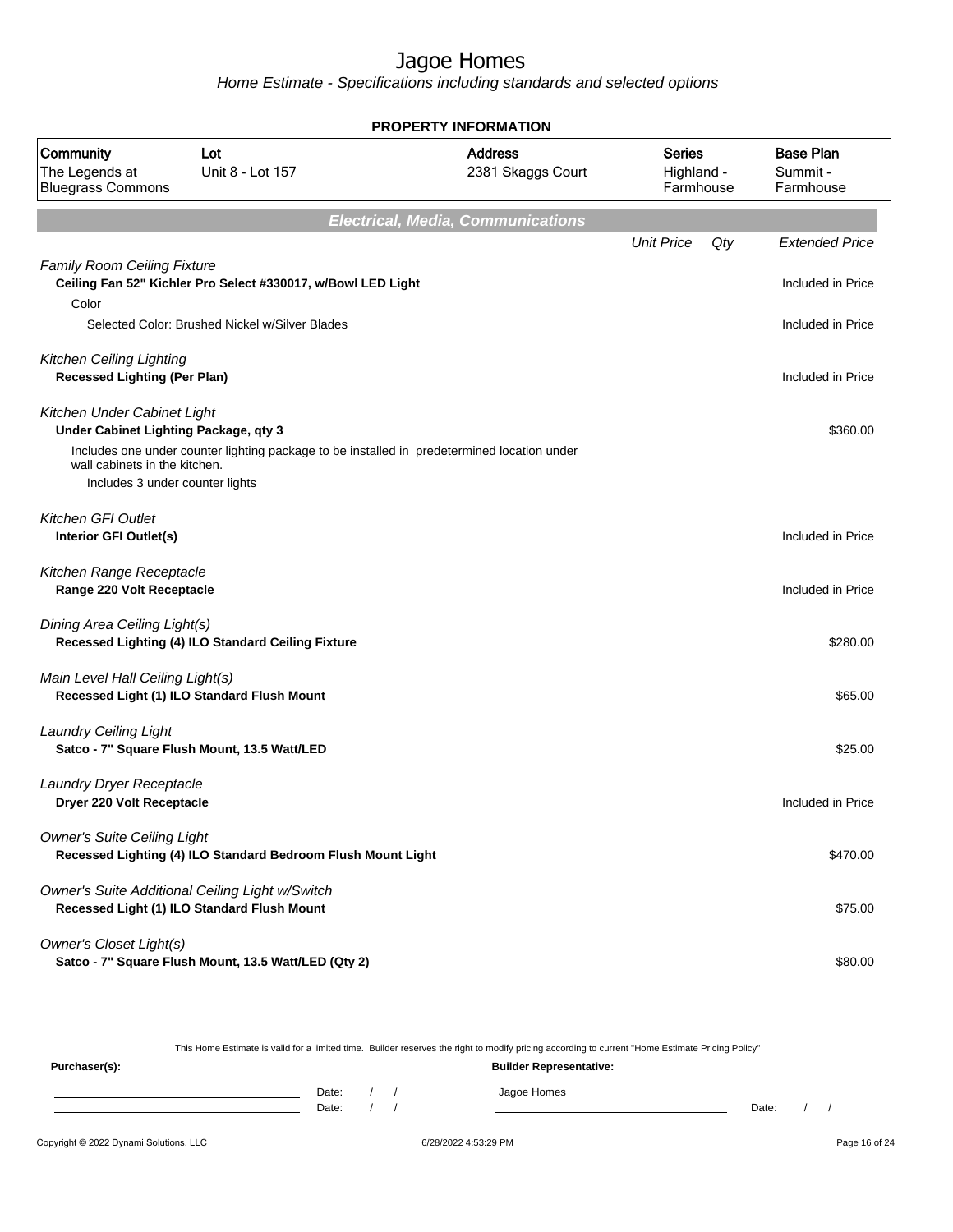Home Estimate - Specifications including standards and selected options

|                                                                              |                                                                                                                                                                       | <b>PROPERTY INFORMATION</b>              |                                          |     |                                           |
|------------------------------------------------------------------------------|-----------------------------------------------------------------------------------------------------------------------------------------------------------------------|------------------------------------------|------------------------------------------|-----|-------------------------------------------|
| Community<br>The Legends at<br><b>Bluegrass Commons</b>                      | Lot<br>Unit 8 - Lot 157                                                                                                                                               | <b>Address</b><br>2381 Skaggs Court      | <b>Series</b><br>Highland -<br>Farmhouse |     | <b>Base Plan</b><br>Summit -<br>Farmhouse |
|                                                                              |                                                                                                                                                                       | <b>Electrical, Media, Communications</b> |                                          |     |                                           |
|                                                                              |                                                                                                                                                                       |                                          | <b>Unit Price</b>                        | Qty | <b>Extended Price</b>                     |
| <b>Owner's Bath Vanity Light</b><br>Shailene   3 Light   21"   45574   Qty 2 |                                                                                                                                                                       |                                          |                                          |     | \$270.00                                  |
| Finish                                                                       | The straight lines and up-sized satin etched glass of this bath light from the Shailene<br>Collection create the perfect casual look for the updated urban lifestyle. |                                          |                                          |     |                                           |
| Selected Finish: Chrome                                                      |                                                                                                                                                                       |                                          |                                          |     | Included in Price                         |
|                                                                              | Owner's Bath Additional Tub/Shower Light<br>Additional Tub/Shower Light Fixture w/ Switch                                                                             |                                          |                                          |     | \$195.00                                  |
|                                                                              | Includes one tub/shower special recessed light fixture with switch in choice of bathroom.<br>Technical Specification: Buyer must indicate choice of bath.             |                                          |                                          |     |                                           |
| Owner's Bath Exhaust Fan or Fan/Light<br>Bath Exhaust Fan, Fan Only          |                                                                                                                                                                       |                                          |                                          |     | Included in Price                         |
| <b>Owner's Bath GFI Outlet</b><br><b>GFI Interior Outlet(s)</b>              |                                                                                                                                                                       |                                          |                                          |     | Included in Price                         |
| <b>Bedroom 2 Ceiling Light</b><br>Flush Mount Light   3 Bulb                 |                                                                                                                                                                       |                                          |                                          |     | Included in Price                         |
| Finish                                                                       | Selected Finish: Brushed Nickel                                                                                                                                       |                                          |                                          |     | Included in Price                         |
|                                                                              |                                                                                                                                                                       |                                          |                                          |     |                                           |
| <b>Bedroom 3 Ceiling Light</b><br>Flush Mount Light   3 Bulb                 |                                                                                                                                                                       |                                          |                                          |     | Included in Price                         |
| Finish                                                                       |                                                                                                                                                                       |                                          |                                          |     |                                           |
|                                                                              | Selected Finish: Brushed Nickel                                                                                                                                       |                                          |                                          |     | Included in Price                         |
| <b>Bath 2 Vanity Light</b><br>Shailene   3 Light   21"   45574               |                                                                                                                                                                       |                                          |                                          |     | \$110.00                                  |
| Finish                                                                       | The straight lines and up-sized satin etched glass of this bath light from the Shailene<br>Collection create the perfect casual look for the updated urban lifestyle. |                                          |                                          |     |                                           |
| Selected Finish: Chrome                                                      |                                                                                                                                                                       |                                          |                                          |     | Included in Price                         |
| Bath 2 Additional Tub/Shower Light                                           | Additional Tub/Shower Light Fixture w/ Switch                                                                                                                         |                                          |                                          |     | \$195.00                                  |
|                                                                              | Includes one tub/shower special recessed light fixture with switch in choice of bathroom.                                                                             |                                          |                                          |     |                                           |
|                                                                              | Technical Specification: Buyer must indicate choice of bath.                                                                                                          |                                          |                                          |     |                                           |

This Home Estimate is valid for a limited time. Builder reserves the right to modify pricing according to current "Home Estimate Pricing Policy"

| Purchaser(s): |                |  | ___<br><b>Builder Representative:</b> | __    |  |
|---------------|----------------|--|---------------------------------------|-------|--|
|               | Date:<br>Date: |  | Jagoe Homes                           | Date: |  |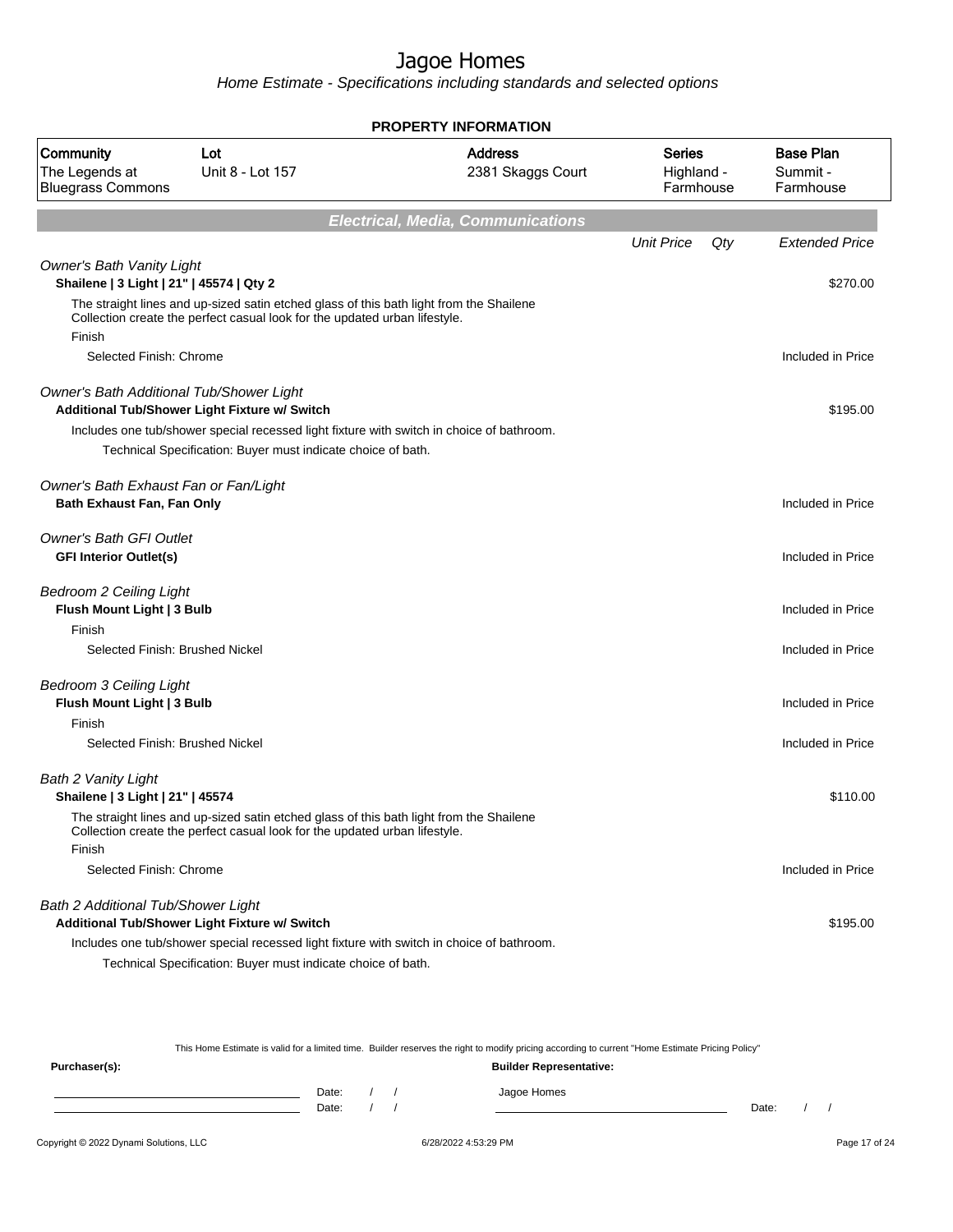Home Estimate - Specifications including standards and selected options

|                                                                           |                                                                                                   | <b>PROPERTY INFORMATION</b>                                                                   |                                          |                                           |
|---------------------------------------------------------------------------|---------------------------------------------------------------------------------------------------|-----------------------------------------------------------------------------------------------|------------------------------------------|-------------------------------------------|
| Community<br>The Legends at<br><b>Bluegrass Commons</b>                   | <b>Address</b><br>Lot<br>Unit 8 - Lot 157<br>2381 Skaggs Court                                    |                                                                                               | <b>Series</b><br>Highland -<br>Farmhouse | <b>Base Plan</b><br>Summit -<br>Farmhouse |
|                                                                           |                                                                                                   | <b>Electrical, Media, Communications</b>                                                      |                                          |                                           |
|                                                                           |                                                                                                   |                                                                                               | <b>Unit Price</b><br>Qty                 | <b>Extended Price</b>                     |
| Bath 2 Exhaust Fan or Fan/Light<br>Bath Exhaust Fan, Fan Only             |                                                                                                   |                                                                                               |                                          | Included in Price                         |
| <b>Bath 2 GFI Outlet</b><br>Interior GFI Outlet(s)                        |                                                                                                   |                                                                                               |                                          | Included in Price                         |
| Garage Ceiling Light(s)<br>Keyless (2)                                    |                                                                                                   |                                                                                               |                                          | Included in Price                         |
| Garage Opener<br><b>Garage Door Opener Pre-Wire</b>                       |                                                                                                   |                                                                                               |                                          | Included in Price                         |
| Garage Exterior Light<br>Kichler Northland #49776<br>Qty Per Plan.        |                                                                                                   |                                                                                               |                                          | Included in Price                         |
| 14 X 16.75                                                                | with a Matte Black exterior. The result is a vintage factory style that fills an area with light. | This 1 light outdoor wall lantern from the Northland collection combines a white inner finish |                                          |                                           |
| Finish<br>Selected Finish: Black                                          |                                                                                                   |                                                                                               |                                          | Included in Price                         |
| <b>Attic Light</b><br><b>Attic Lights Keyless</b>                         |                                                                                                   |                                                                                               |                                          | Included in Price                         |
| <b>Front Door Doorbell Button</b><br><b>Doorbell Button at Front Door</b> |                                                                                                   |                                                                                               |                                          | Included in Price                         |
| <b>Front Door Door Chime</b><br><b>Door Chime</b>                         |                                                                                                   |                                                                                               |                                          | Included in Price                         |
| Covered Patio Light(s)                                                    | Weatherproof Ceiling Fan 52" Basics Pro Designer LED Fan #330019                                  |                                                                                               |                                          | Included in Price                         |
| Color<br>Selected Color: Satin Black                                      |                                                                                                   |                                                                                               |                                          | Included in Price                         |
| <b>Entire Home - Electrical Outlets and Switches</b>                      | Electrical Outlets & Switches per Plan & Code                                                     |                                                                                               |                                          | Included in Price                         |
| Color<br>Selected Color: White                                            |                                                                                                   |                                                                                               |                                          | Included in Price                         |

This Home Estimate is valid for a limited time. Builder reserves the right to modify pricing according to current "Home Estimate Pricing Policy" **Purchaser(s): Builder Representative:** Date: / / Jagoe Homes<br>Date: / / Jagoe Homes Date: / / Date: / /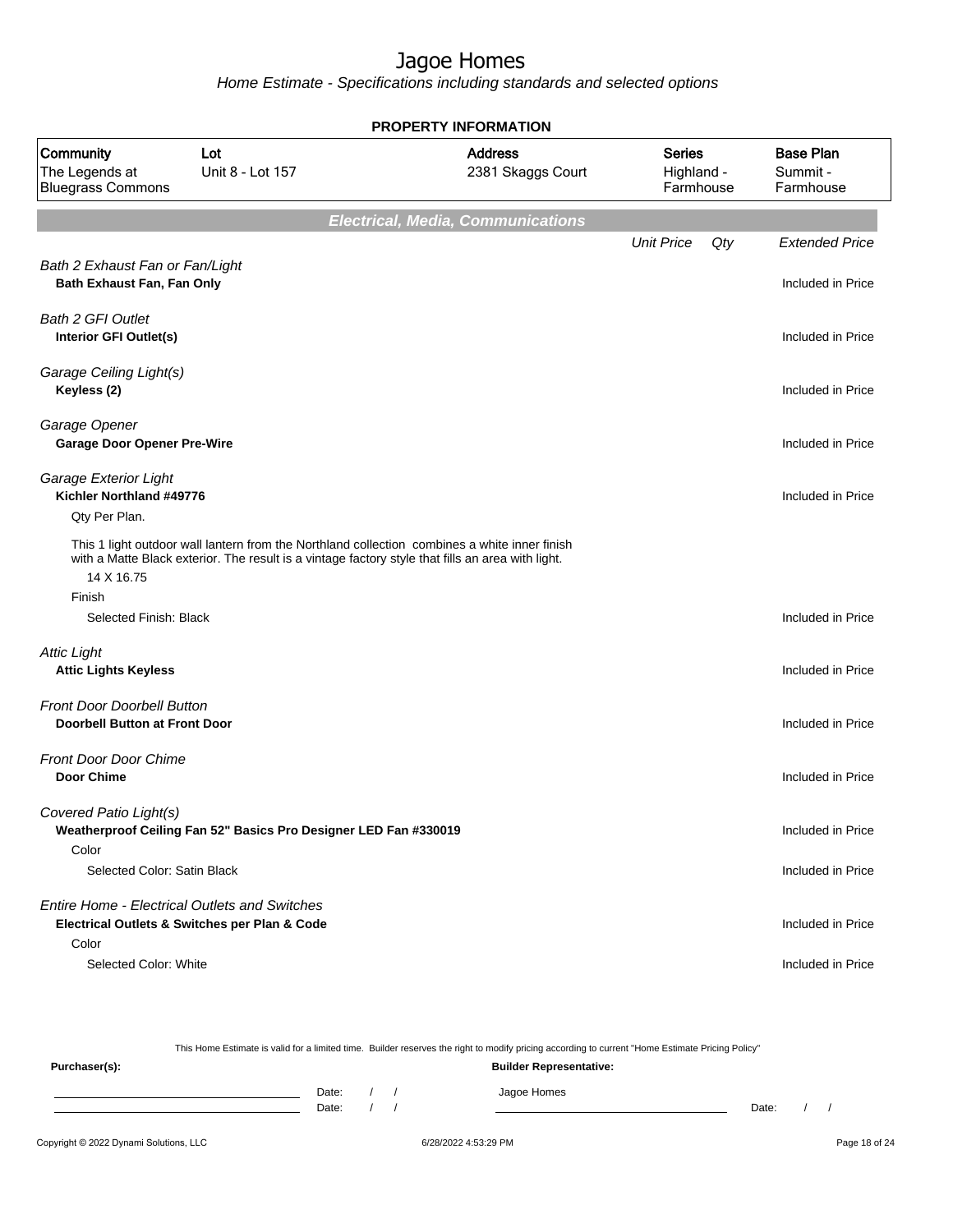|                                                                             |                                                                                                                                                                                                                          | <b>PROPERTY INFORMATION</b> |                                          |                                          |          |                                            |
|-----------------------------------------------------------------------------|--------------------------------------------------------------------------------------------------------------------------------------------------------------------------------------------------------------------------|-----------------------------|------------------------------------------|------------------------------------------|----------|--------------------------------------------|
| Community<br>The Legends at<br><b>Bluegrass Commons</b>                     | Lot<br>Unit 8 - Lot 157                                                                                                                                                                                                  |                             | <b>Address</b><br>2381 Skaggs Court      | <b>Series</b><br>Highland -<br>Farmhouse |          | <b>Base Plan</b><br>Summit -<br>Farmhouse  |
|                                                                             |                                                                                                                                                                                                                          |                             | <b>Electrical, Media, Communications</b> |                                          |          |                                            |
| Cable TV Outlets, RG6 wire                                                  | Entire Home - Cable TV/Phone Outlets (Qty 6 Total)                                                                                                                                                                       |                             |                                          | <b>Unit Price</b>                        | Qty<br>5 | <b>Extended Price</b><br>Included in Price |
| <b>Telephone Interior Jacks</b>                                             |                                                                                                                                                                                                                          |                             |                                          |                                          |          | \$0.00                                     |
| <b>Comments: Bed 2 and 3</b>                                                | Entire Home - Braced and Wired for Future Ceiling Fan at Existing Ceiling Light<br>Light Location Braced and Wired for Future Ceiling Fan<br>Includes addition of bracing and box for ceiling fan addition with a switch |                             |                                          | \$115.00                                 | 2        | \$230.00                                   |
| Fan<br><b>Comments: Owner's</b>                                             | Entire Home - Braced and Wired for Future Ceiling Fan with Switch<br>Light Outlet with 2 Switches, Capped with Plate Cover, Braced & Wired for Future Ceiling                                                            |                             |                                          |                                          |          | \$200.00                                   |
| <b>Entire Home Electrical Service</b><br><b>Electrical Service 200 AMP</b>  | Includes 200 AMP electric service upgrade for the entire house.                                                                                                                                                          |                             |                                          |                                          |          | Included in Price                          |
| <b>Exterior Electrical Service</b><br><b>Electrical Service Underground</b> |                                                                                                                                                                                                                          |                             |                                          |                                          |          | Included in Price                          |
| <b>Smoke Detectors</b><br>Smoke Detectors, per plan                         |                                                                                                                                                                                                                          |                             |                                          |                                          |          | Included in Price                          |
| <b>Carbon Monoxide Detectors</b><br>Carbon Monoxide Detectors, per plan     |                                                                                                                                                                                                                          |                             |                                          |                                          |          | Included in Price                          |
|                                                                             |                                                                                                                                                                                                                          | <b>HVAC</b>                 |                                          |                                          |          |                                            |
| <b>Entire Home Air Conditioner</b><br>14 Seer Air Conditioning System       | Up to 14 Seer Air Conditioning System                                                                                                                                                                                    |                             |                                          | <b>Unit Price</b>                        | Qty      | <b>Extended Price</b><br>Included in Price |
| <b>Entire Home Furnace</b>                                                  | 92% Plus High Efficiency Gas Home Furnace<br>Includes 92% plus high efficiency gas home furnace<br>Builder makes no guarantee with respect to heating and cooling cost                                                   |                             |                                          |                                          |          | Included in Price                          |
| Entire Home Furnace Filter<br>Aprilaire Model 2000 Series Air Filter        |                                                                                                                                                                                                                          |                             |                                          |                                          |          | Included in Price                          |
| Purchaser(s):                                                               | This Home Estimate is valid for a limited time. Builder reserves the right to modify pricing according to current "Home Estimate Pricing Policy"                                                                         |                             | <b>Builder Representative:</b>           |                                          |          |                                            |
|                                                                             | Date:<br><u> 1989 - Johann Barn, mars ann an t-Amhain an t-Amhain an t-Amhain an t-Amhain an t-Amhain an t-Amhain an t-Amh</u><br>$\sqrt{ }$<br>Date:<br>the control of the control of the control of the control of     | $\prime$                    | Jagoe Homes                              |                                          |          | Date:<br>$\left  \right $                  |
| Copyright © 2022 Dynami Solutions, LLC                                      |                                                                                                                                                                                                                          | 6/28/2022 4:53:29 PM        |                                          |                                          |          | Page 19 of 24                              |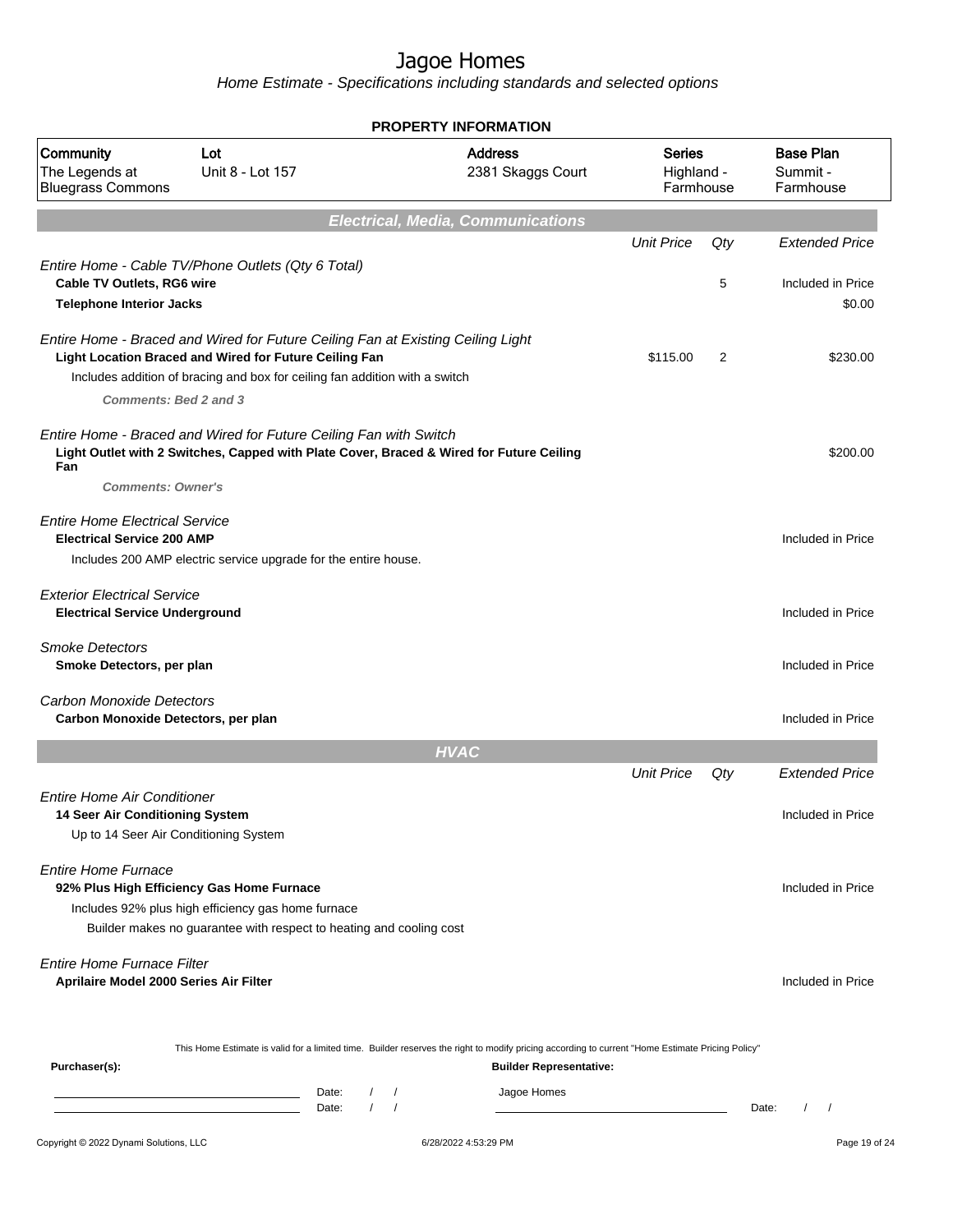**PROPERTY INFORMATION**

Home Estimate - Specifications including standards and selected options

| Community<br>The Legends at<br><b>Bluegrass Commons</b>                   | Lot<br>Unit 8 - Lot 157                                                                                                                        | <b>Address</b><br>2381 Skaggs Court                                                         | <b>Series</b><br>Highland -<br>Farmhouse |     | <b>Base Plan</b><br>Summit -<br>Farmhouse |
|---------------------------------------------------------------------------|------------------------------------------------------------------------------------------------------------------------------------------------|---------------------------------------------------------------------------------------------|------------------------------------------|-----|-------------------------------------------|
|                                                                           |                                                                                                                                                | <b>HVAC</b>                                                                                 |                                          |     |                                           |
|                                                                           |                                                                                                                                                |                                                                                             | <b>Unit Price</b>                        | Qty | <b>Extended Price</b>                     |
| <b>Entire Home Thermostat</b><br><b>Programmable Thermostat</b>           |                                                                                                                                                |                                                                                             |                                          |     | Included in Price                         |
| <b>Indoor Air Quality</b><br>Honeywell Fresh Air Ventilation System       |                                                                                                                                                |                                                                                             |                                          |     | Included in Price                         |
| <b>Entire Home Duct System</b><br><b>Flexible Duct</b>                    |                                                                                                                                                |                                                                                             |                                          |     | Included in Price                         |
| <b>Entire Home Return Air</b><br><b>Multiple Return Air Vents</b>         | One Return per Bedroom & One Central Return                                                                                                    |                                                                                             |                                          |     | Included in Price                         |
| Laundry Dryer Vent<br><b>Dryer Vent Vented to Outside</b>                 |                                                                                                                                                |                                                                                             |                                          |     | Included in Price                         |
|                                                                           |                                                                                                                                                | <b>Floor Coverings</b>                                                                      |                                          |     |                                           |
|                                                                           |                                                                                                                                                |                                                                                             | <b>Unit Price</b>                        | Qty | <b>Extended Price</b>                     |
| <b>Entire Home Carpet Selection</b><br><b>Mohawk Carpet   Top Card II</b> |                                                                                                                                                |                                                                                             |                                          |     | Included in Price                         |
| Color                                                                     | polyester fiber with a 15 yr Manufacturer Warranty.                                                                                            | Our Proven Performer, Top Card II, offers colorfast and consistent solution dyed Everstrand |                                          |     |                                           |
| Selected Color: 945 London Fog                                            |                                                                                                                                                |                                                                                             |                                          |     | Included in Price                         |
| <b>Entire Home Carpet Pad</b><br>6# Carpet Pad                            |                                                                                                                                                |                                                                                             |                                          |     | Included in Price                         |
| Family Room<br>Luxury Vinyl Plank   Mohawk Arrington                      | Mohawk's Arrington offers a water-resistant construction, comfort underfoot, and high<br>resistance to dents and scratches in a hardwood look. |                                                                                             |                                          |     | \$1,830.00                                |
| Color                                                                     |                                                                                                                                                |                                                                                             |                                          |     |                                           |
|                                                                           | Selected Color: Gauntlet Gray AU896                                                                                                            |                                                                                             |                                          |     | Included in Price                         |
| Direction<br>Selected Direction: Front to Back                            |                                                                                                                                                |                                                                                             |                                          |     | Included in Price                         |

This Home Estimate is valid for a limited time. Builder reserves the right to modify pricing according to current "Home Estimate Pricing Policy" **Purchaser(s): Builder Representative:** Date: / / Jagoe Homes<br>Date: / / Jagoe Homes Date: / / Date: / /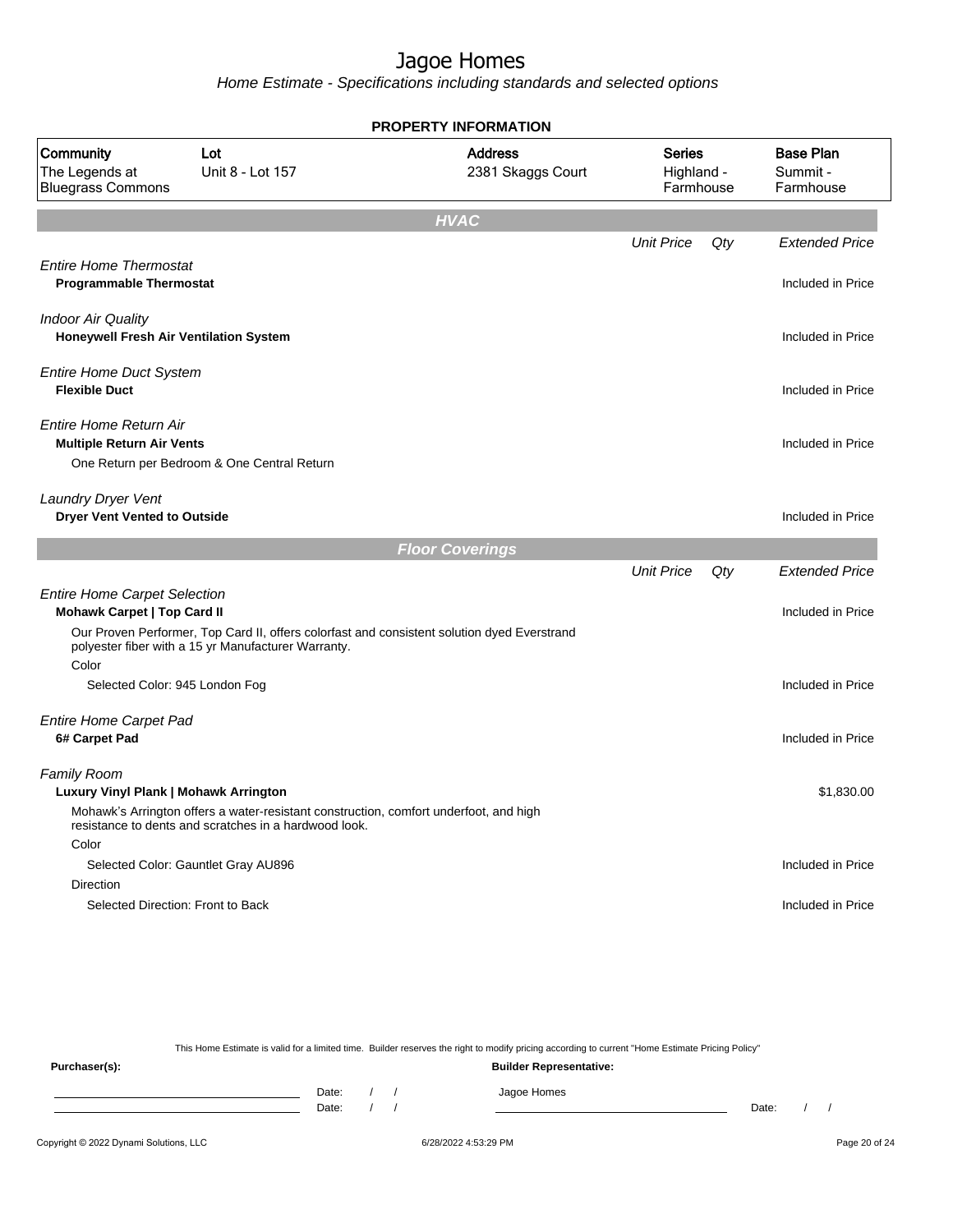Home Estimate - Specifications including standards and selected options

|                                                                                    |                                                                                                                                                | <b>PROPERTY INFORMATION</b>         |                                   |     |                                           |
|------------------------------------------------------------------------------------|------------------------------------------------------------------------------------------------------------------------------------------------|-------------------------------------|-----------------------------------|-----|-------------------------------------------|
| Community<br>The Legends at<br><b>Bluegrass Commons</b>                            | Lot<br>Unit 8 - Lot 157                                                                                                                        | <b>Address</b><br>2381 Skaggs Court | Series<br>Highland -<br>Farmhouse |     | <b>Base Plan</b><br>Summit -<br>Farmhouse |
|                                                                                    |                                                                                                                                                | <b>Floor Coverings</b>              |                                   |     |                                           |
|                                                                                    |                                                                                                                                                |                                     | <b>Unit Price</b>                 | Qty | <b>Extended Price</b>                     |
| Foyer/Foyer Closet/Foyer Hall/Hall Closet<br>Luxury Vinyl Plank   Mohawk Arrington |                                                                                                                                                |                                     |                                   |     | Included in Price                         |
|                                                                                    | Mohawk's Arrington offers a water-resistant construction, comfort underfoot, and high<br>resistance to dents and scratches in a hardwood look. |                                     |                                   |     |                                           |
| Color                                                                              |                                                                                                                                                |                                     |                                   |     |                                           |
|                                                                                    | Selected Color: Gauntlet Gray AU896                                                                                                            |                                     |                                   |     | Included in Price                         |
| Direction                                                                          |                                                                                                                                                |                                     |                                   |     |                                           |
|                                                                                    | Selected Direction: Front to Back                                                                                                              |                                     |                                   |     | Included in Price                         |
| <b>Owner's Bath Flooring</b><br><b>Luxury Vinyl Plank   Mohawk Arrington</b>       |                                                                                                                                                |                                     |                                   |     | Included in Price                         |
|                                                                                    | Mohawk's Arrington offers a water-resistant construction, comfort underfoot, and high<br>resistance to dents and scratches in a hardwood look. |                                     |                                   |     |                                           |
| Color                                                                              |                                                                                                                                                |                                     |                                   |     |                                           |
|                                                                                    | Selected Color: Gauntlet Gray AU896                                                                                                            |                                     |                                   |     | Included in Price                         |
| Direction                                                                          |                                                                                                                                                |                                     |                                   |     |                                           |
|                                                                                    | Selected Direction: Front to Back                                                                                                              |                                     |                                   |     | Included in Price                         |
| Kitchen   Dining Area                                                              |                                                                                                                                                |                                     |                                   |     |                                           |
| <b>Luxury Vinyl Plank   Mohawk Arrington</b>                                       |                                                                                                                                                |                                     |                                   |     | Included in Price                         |
|                                                                                    | Mohawk's Arrington offers a water-resistant construction, comfort underfoot, and high<br>resistance to dents and scratches in a hardwood look. |                                     |                                   |     |                                           |
| Color                                                                              |                                                                                                                                                |                                     |                                   |     |                                           |
|                                                                                    | Selected Color: Gauntlet Gray AU896                                                                                                            |                                     |                                   |     | Included in Price                         |
| Direction                                                                          |                                                                                                                                                |                                     |                                   |     |                                           |
|                                                                                    | Selected Direction: Front to Back                                                                                                              |                                     |                                   |     | Included in Price                         |
| <b>Bath 2 Flooring</b>                                                             |                                                                                                                                                |                                     |                                   |     |                                           |
| Luxury Vinyl Plank   Mohawk Arrington                                              |                                                                                                                                                |                                     |                                   |     | Included in Price                         |
|                                                                                    | Mohawk's Arrington offers a water-resistant construction, comfort underfoot, and high<br>resistance to dents and scratches in a hardwood look. |                                     |                                   |     |                                           |
| Color                                                                              |                                                                                                                                                |                                     |                                   |     |                                           |
|                                                                                    | Selected Color: Gauntlet Gray AU896                                                                                                            |                                     |                                   |     | Included in Price                         |
| Direction                                                                          |                                                                                                                                                |                                     |                                   |     |                                           |
|                                                                                    | Selected Direction: Front to Back                                                                                                              |                                     |                                   |     | Included in Price                         |
|                                                                                    |                                                                                                                                                |                                     |                                   |     |                                           |

This Home Estimate is valid for a limited time. Builder reserves the right to modify pricing according to current "Home Estimate Pricing Policy"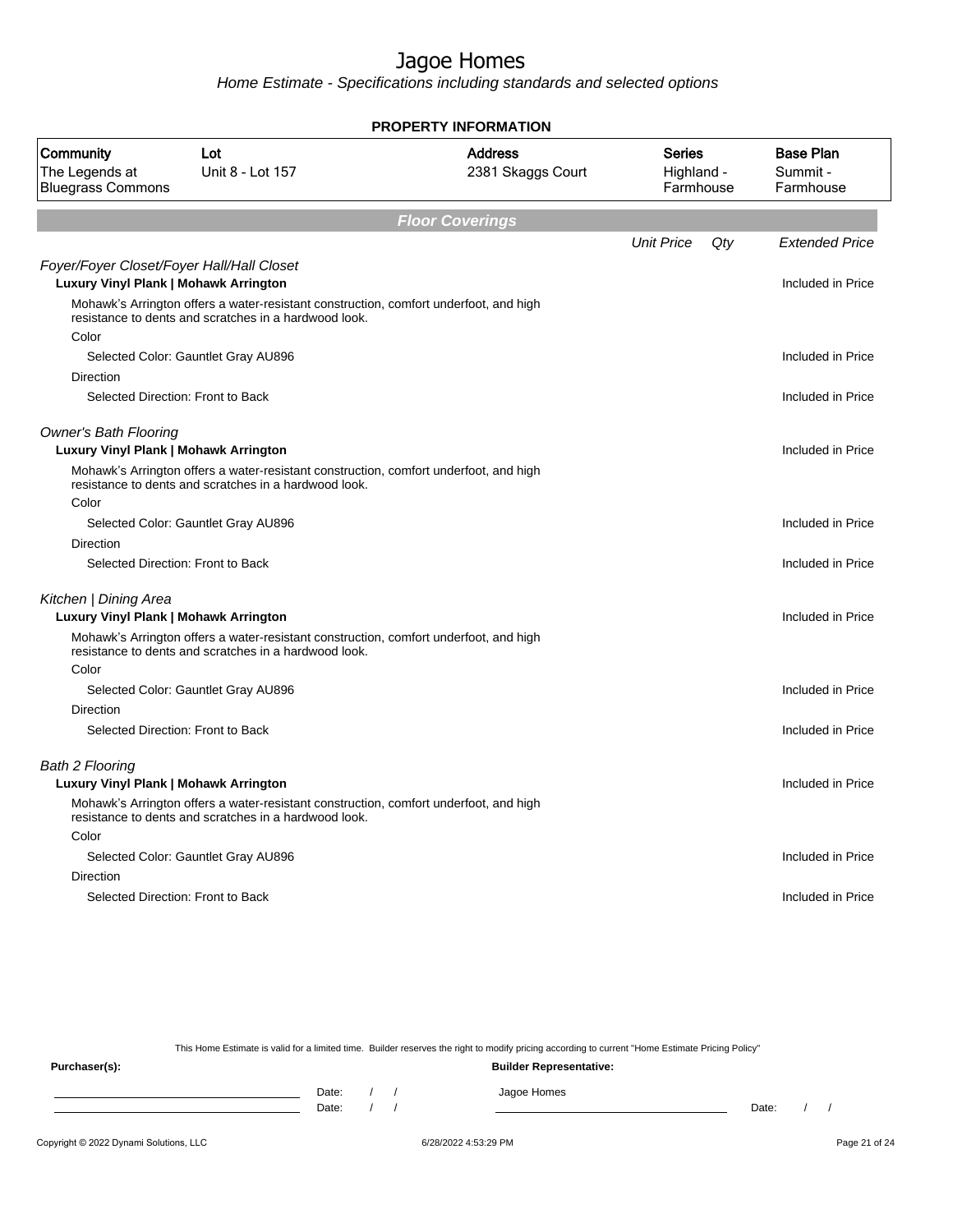|                                                                                    |                                                                                       |                                     | <b>PROPERTY INFORMATION</b>                                                                                                                      |                                          |     |                                           |
|------------------------------------------------------------------------------------|---------------------------------------------------------------------------------------|-------------------------------------|--------------------------------------------------------------------------------------------------------------------------------------------------|------------------------------------------|-----|-------------------------------------------|
| Community<br>Lot<br>The Legends at<br>Unit 8 - Lot 157<br><b>Bluegrass Commons</b> |                                                                                       | <b>Address</b><br>2381 Skaggs Court |                                                                                                                                                  | <b>Series</b><br>Highland -<br>Farmhouse |     | <b>Base Plan</b><br>Summit -<br>Farmhouse |
|                                                                                    |                                                                                       |                                     | <b>Floor Coverings</b>                                                                                                                           |                                          |     |                                           |
|                                                                                    |                                                                                       |                                     |                                                                                                                                                  | <b>Unit Price</b>                        | Qty | <b>Extended Price</b>                     |
| <b>Laundry Flooring</b>                                                            |                                                                                       |                                     |                                                                                                                                                  |                                          |     |                                           |
| Luxury Vinyl Plank   Mohawk Arrington                                              | Mohawk's Arrington offers a water-resistant construction, comfort underfoot, and high |                                     |                                                                                                                                                  |                                          |     | Included in Price                         |
|                                                                                    | resistance to dents and scratches in a hardwood look.                                 |                                     |                                                                                                                                                  |                                          |     |                                           |
| Color                                                                              |                                                                                       |                                     |                                                                                                                                                  |                                          |     |                                           |
| Direction                                                                          | Selected Color: Gauntlet Gray AU896                                                   |                                     |                                                                                                                                                  |                                          |     | Included in Price                         |
|                                                                                    | Selected Direction: Front to Back                                                     |                                     |                                                                                                                                                  |                                          |     | Included in Price                         |
|                                                                                    |                                                                                       |                                     |                                                                                                                                                  |                                          |     |                                           |
|                                                                                    |                                                                                       |                                     | <b>Shelving</b>                                                                                                                                  |                                          |     |                                           |
| <b>Owner's Closet Shelf &amp; Rod</b>                                              |                                                                                       |                                     |                                                                                                                                                  | <b>Unit Price</b>                        | Qty | <b>Extended Price</b>                     |
|                                                                                    | Closet Shelf 12" Shelf & Rod - 2 Runs Width of Closet - Supported 2'0" O.C. Vented    |                                     |                                                                                                                                                  |                                          |     | Included in Price                         |
| Long Garment Hanging                                                               |                                                                                       |                                     |                                                                                                                                                  |                                          |     |                                           |
|                                                                                    | Selected Long Garment Hanging: None                                                   |                                     |                                                                                                                                                  |                                          |     | Included in Price                         |
| <b>Standard Hanging</b>                                                            |                                                                                       |                                     |                                                                                                                                                  |                                          |     |                                           |
|                                                                                    | Selected Standard Hanging: Standard Hanging (42" & 84")                               |                                     |                                                                                                                                                  |                                          |     | Included in Price                         |
| Bedroom 2 Closet Shelf & Rod                                                       | Closet Shelf 12" Shelf & Rod - 2 Runs Width of Closet - Supported 2'0" O.C. Vented    |                                     |                                                                                                                                                  |                                          |     | Included in Price                         |
| Long Garment Hanging                                                               |                                                                                       |                                     |                                                                                                                                                  |                                          |     |                                           |
|                                                                                    | Selected Long Garment Hanging: None                                                   |                                     |                                                                                                                                                  |                                          |     | Included in Price                         |
| <b>Standard Hanging</b>                                                            | Selected Standard Hanging: Standard Hanging (42" & 84")                               |                                     |                                                                                                                                                  |                                          |     | Included in Price                         |
|                                                                                    |                                                                                       |                                     |                                                                                                                                                  |                                          |     |                                           |
| Bedroom 3 Closet Shelf & Rod                                                       | Closet Shelf 12" Shelf & Rod - 2 Runs Width of Closet - Supported 2'0" O.C. Vented    |                                     |                                                                                                                                                  |                                          |     | Included in Price                         |
| Long Garment Hanging                                                               |                                                                                       |                                     |                                                                                                                                                  |                                          |     |                                           |
|                                                                                    | Selected Long Garment Hanging: None                                                   |                                     |                                                                                                                                                  |                                          |     | Included in Price                         |
| Standard Hanging                                                                   | Selected Standard Hanging: Standard Hanging (42" & 84")                               |                                     |                                                                                                                                                  |                                          |     | Included in Price                         |
|                                                                                    |                                                                                       |                                     |                                                                                                                                                  |                                          |     |                                           |
| <b>Entire Home Storage Shelf</b>                                                   |                                                                                       |                                     |                                                                                                                                                  |                                          |     |                                           |
|                                                                                    | Storage Shelf 12" and 16" deep- Vented (per plan)                                     |                                     |                                                                                                                                                  |                                          |     | Included in Price                         |
|                                                                                    |                                                                                       |                                     | <b>Foundations</b>                                                                                                                               |                                          |     |                                           |
|                                                                                    |                                                                                       |                                     |                                                                                                                                                  | <b>Unit Price</b>                        | Qty | <b>Extended Price</b>                     |
| <b>Entire Home Footing Size</b>                                                    |                                                                                       |                                     |                                                                                                                                                  |                                          |     |                                           |
| 16" Wide x 8" Deep, 3000 psi,                                                      |                                                                                       |                                     |                                                                                                                                                  |                                          |     | Included in Price                         |
|                                                                                    |                                                                                       |                                     |                                                                                                                                                  |                                          |     |                                           |
|                                                                                    |                                                                                       |                                     | This Home Estimate is valid for a limited time. Builder reserves the right to modify pricing according to current "Home Estimate Pricing Policy" |                                          |     |                                           |
| Purchaser(s):                                                                      |                                                                                       |                                     | <b>Builder Representative:</b>                                                                                                                   |                                          |     |                                           |
|                                                                                    | Date:<br><u> 1989 - Johann Barn, mars an t-Amerikaansk kommunister (</u>              |                                     | Jagoe Homes                                                                                                                                      |                                          |     |                                           |
|                                                                                    | Date:                                                                                 | $\prime$<br>$\sqrt{ }$              |                                                                                                                                                  |                                          |     | Date:                                     |
| Copyright © 2022 Dynami Solutions, LLC                                             |                                                                                       |                                     | 6/28/2022 4:53:29 PM                                                                                                                             |                                          |     | Page 22 of 24                             |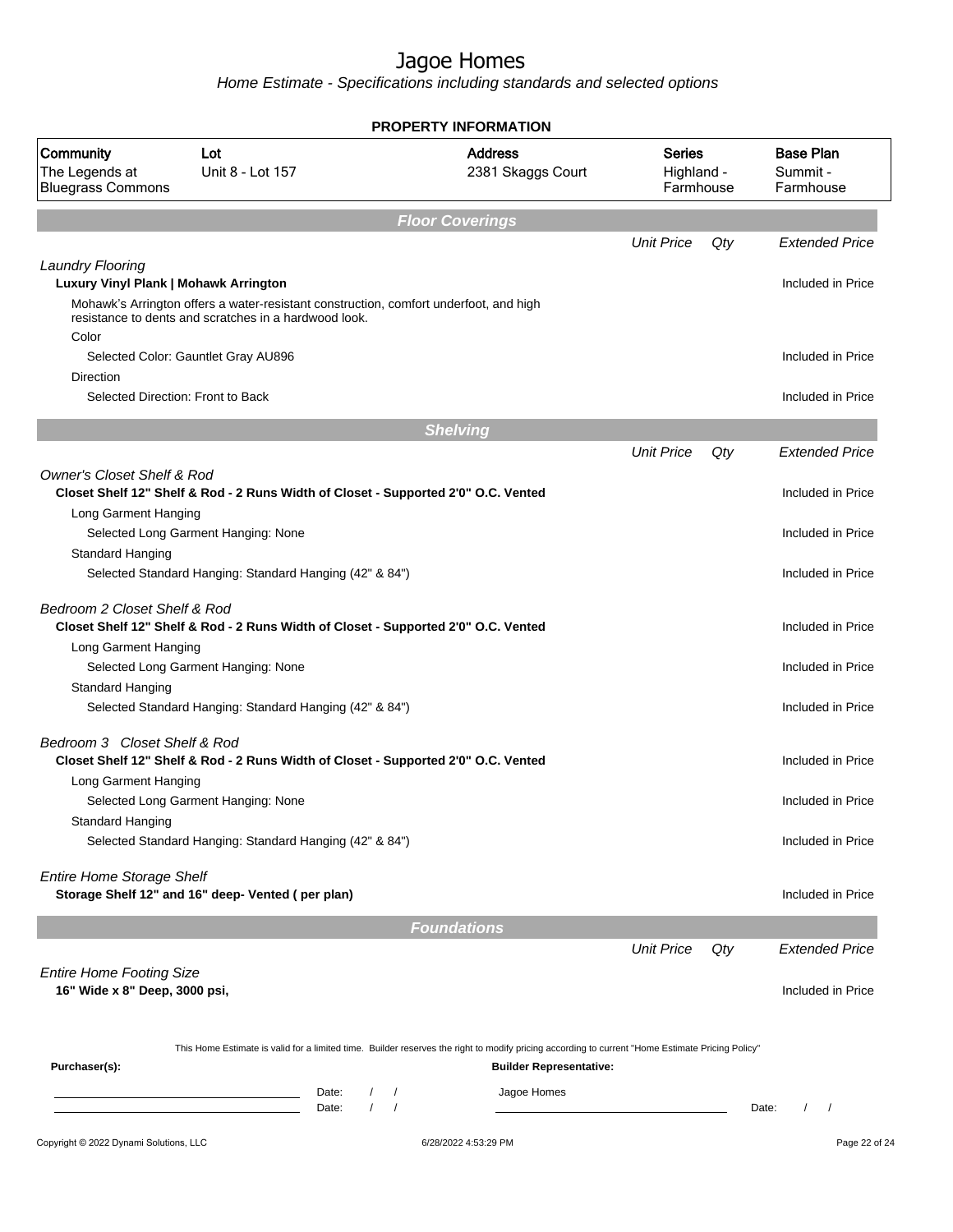|                                                                                                      |                                                                                                 |                                    | <b>PROPERTY INFORMATION</b>                                                                                                                                                        |                                          |     |                                            |
|------------------------------------------------------------------------------------------------------|-------------------------------------------------------------------------------------------------|------------------------------------|------------------------------------------------------------------------------------------------------------------------------------------------------------------------------------|------------------------------------------|-----|--------------------------------------------|
| Community<br>The Legends at<br><b>Bluegrass Commons</b>                                              | Lot<br>Unit 8 - Lot 157                                                                         |                                    | <b>Address</b><br>2381 Skaggs Court                                                                                                                                                | <b>Series</b><br>Highland -<br>Farmhouse |     | <b>Base Plan</b><br>Summit -<br>Farmhouse  |
|                                                                                                      |                                                                                                 |                                    | <b>Framing</b>                                                                                                                                                                     |                                          |     |                                            |
| Entire Home 2 x 4 Wall Studs<br>Studs 2 x 4 @ 16" oc, SPF Grade                                      |                                                                                                 |                                    |                                                                                                                                                                                    | <b>Unit Price</b>                        | Qty | <b>Extended Price</b><br>Included in Price |
| Entire Home 2 x 6 Wall Studs                                                                         | Studs 2 x 6 @ 24" oc, SPF Grade (Per Plan)                                                      |                                    |                                                                                                                                                                                    |                                          |     | Included in Price                          |
| <b>Entire Home Exterior Wall Sheathing</b>                                                           | Exterior Wall Sheathing (7/16" OSB &/or 1/2" Styrofoam)                                         |                                    |                                                                                                                                                                                    |                                          |     | Included in Price                          |
| Entire Home Exterior Wall House Wrap<br><b>Exterior Wall Covering House Wrap</b>                     |                                                                                                 |                                    |                                                                                                                                                                                    |                                          |     | Included in Price                          |
| <b>Entire Home Foundation Plates</b><br>Foundation Plates treated yellow pine                        |                                                                                                 |                                    |                                                                                                                                                                                    |                                          |     | Included in Price                          |
|                                                                                                      | Entire Home - Sub Floor (Where Applicable)<br>Sub Floor 3/4" OSB T&G, glued & screwed or nailed |                                    |                                                                                                                                                                                    |                                          |     | Included in Price                          |
| Main Level Ceiling Heights<br>Interior Flat Ceiling Height 9'0"<br>Certain ceiling heights may vary. |                                                                                                 |                                    |                                                                                                                                                                                    |                                          |     | Included in Price                          |
| Per Plan Roof Trusses<br><b>Roof Trusses</b>                                                         |                                                                                                 |                                    |                                                                                                                                                                                    |                                          |     | Included in Price                          |
| <b>Roof Sheathing</b><br>Roof Sheathing 7/16" OSB                                                    |                                                                                                 |                                    |                                                                                                                                                                                    |                                          |     | Included in Price                          |
|                                                                                                      |                                                                                                 |                                    | <b>Landscaping &amp; Yard</b>                                                                                                                                                      |                                          |     |                                            |
|                                                                                                      |                                                                                                 |                                    |                                                                                                                                                                                    | <b>Unit Price</b>                        | Qty | <b>Extended Price</b>                      |
| Exterior Lawn Sod<br><b>Basins</b> )                                                                 | Sod All of Yard, Fescue & Bluegrass (Excludes Areas with Brush & Trees & Retention              |                                    |                                                                                                                                                                                    |                                          |     | Included in Price                          |
| Shrubs & Trees                                                                                       | Shrubs & Trees 5/18" shrubs, 3/3' upright shrubs, 1 tree and landscape mulch                    |                                    |                                                                                                                                                                                    |                                          |     | Included in Price                          |
|                                                                                                      |                                                                                                 |                                    | <b>Ventilation</b>                                                                                                                                                                 |                                          |     |                                            |
|                                                                                                      |                                                                                                 |                                    |                                                                                                                                                                                    | <b>Unit Price</b>                        | Qty | <b>Extended Price</b>                      |
| <b>Bath Vent Fans</b><br><b>Bath Fans Vented to Exterior</b>                                         |                                                                                                 |                                    |                                                                                                                                                                                    |                                          |     | Included in Price                          |
| Purchaser(s):                                                                                        |                                                                                                 |                                    | This Home Estimate is valid for a limited time. Builder reserves the right to modify pricing according to current "Home Estimate Pricing Policy"<br><b>Builder Representative:</b> |                                          |     |                                            |
|                                                                                                      | Date:<br>the control of the control of the control of<br>Date:                                  | $\prime$<br>$\sqrt{ }$<br>$\prime$ | Jagoe Homes                                                                                                                                                                        |                                          |     | Date:<br>$\sqrt{ }$                        |
| Copyright © 2022 Dynami Solutions, LLC                                                               |                                                                                                 |                                    | 6/28/2022 4:53:29 PM                                                                                                                                                               |                                          |     | Page 23 of 24                              |